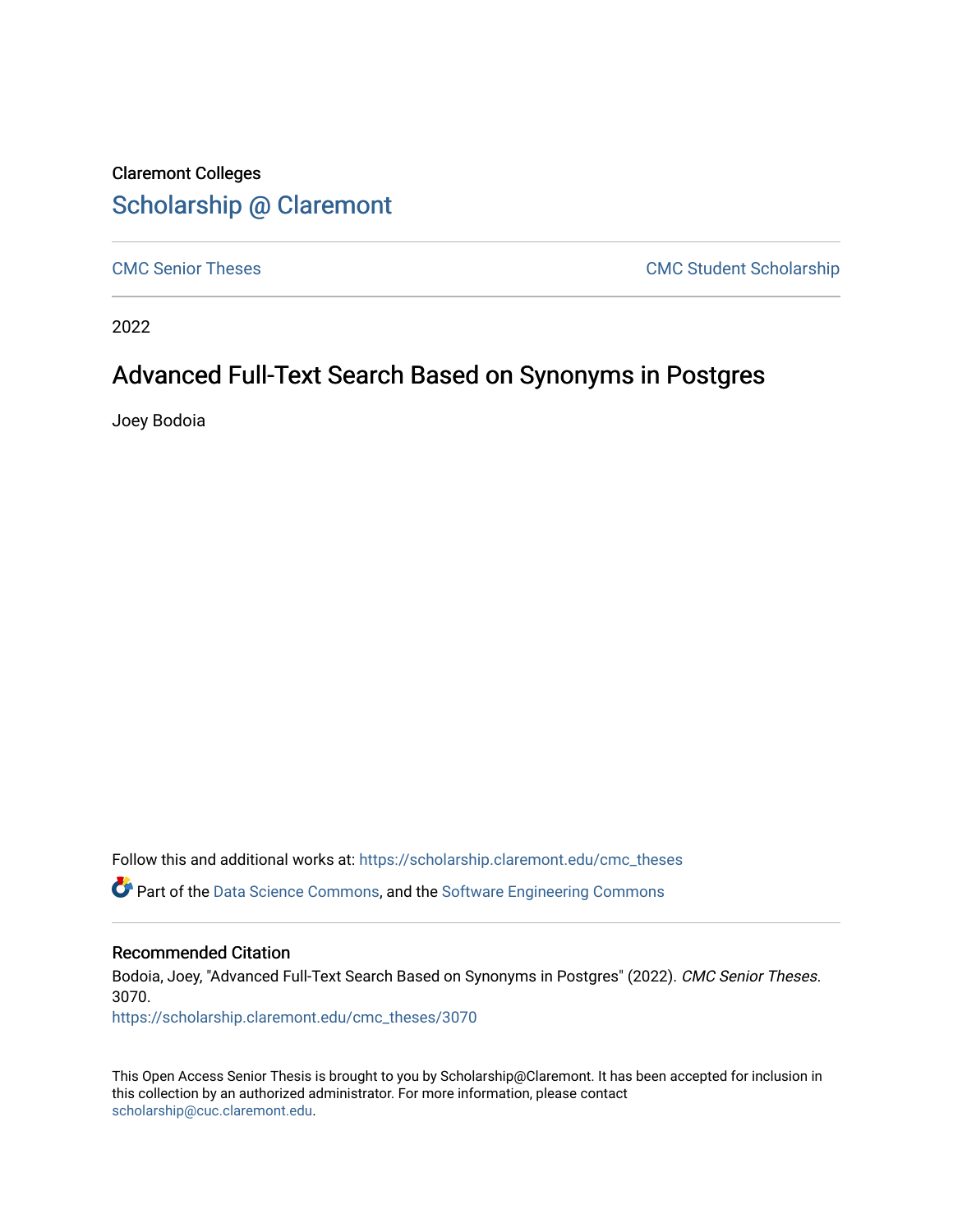Claremont McKenna College

# Advanced Full-Text Search Based on Synonyms in Postgres

submitted to

Professor Mike Izbicki

written by

Joey Bodoia

Senior Thesis Spring 2022 April 25, 2022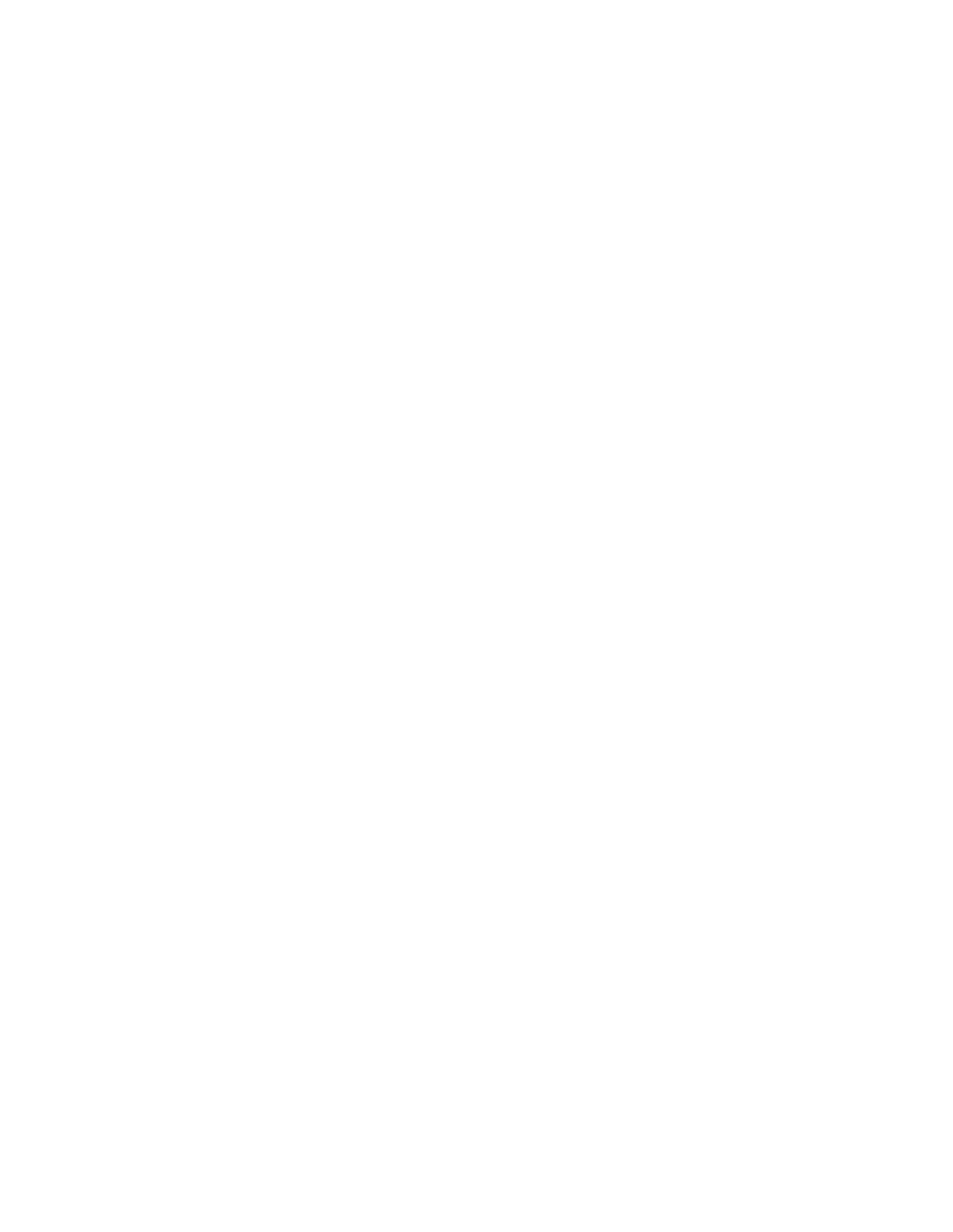# Acknowledgements

I would like to extend my deepest gratitude to my thesis reader, Professor Mike Izbicki, for his time, effort, patience, and thoughtful guidance throughout this project.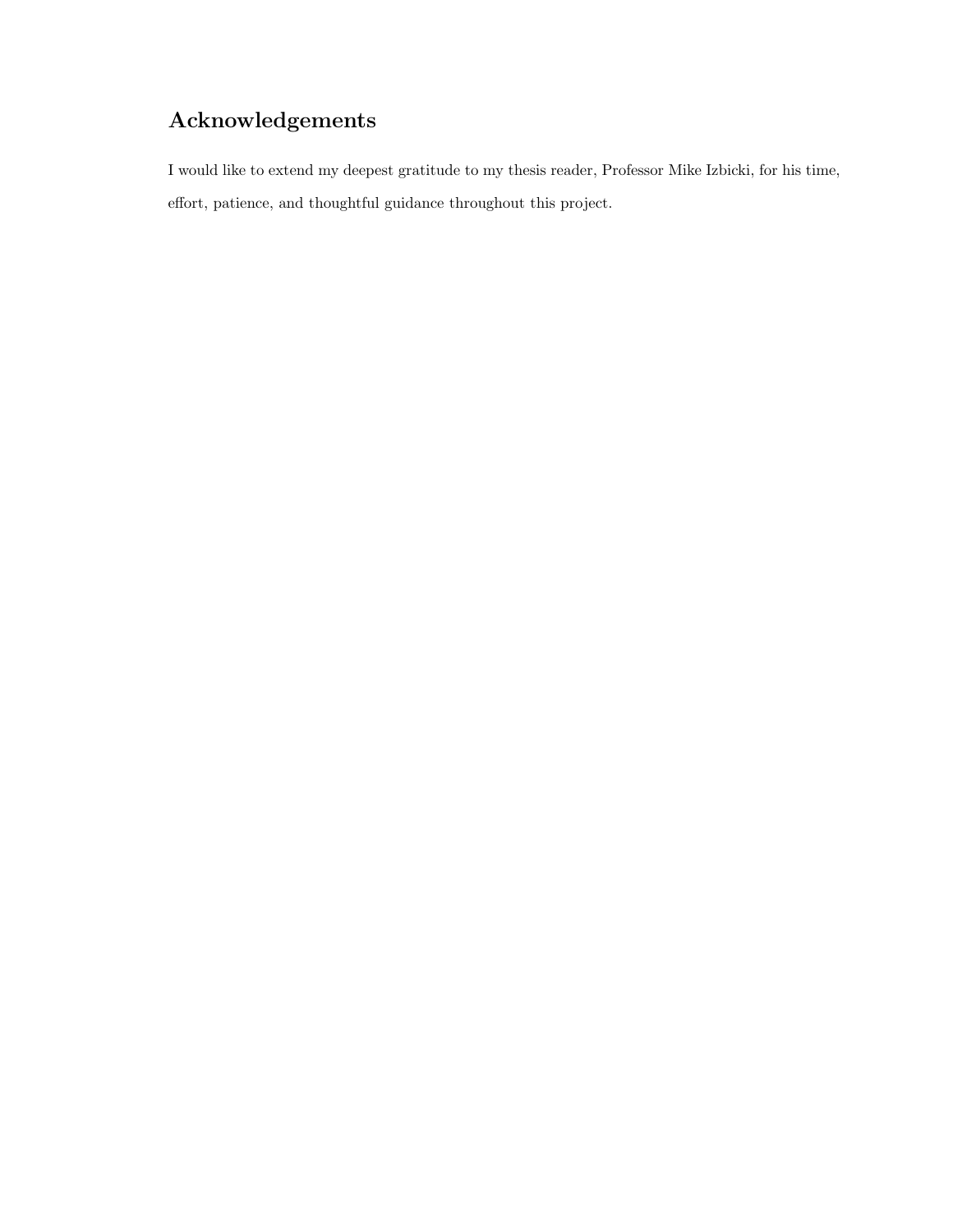## Contents

| $\mathbf{1}$   |                                   | Abstract                                                                                           | $\mathbf 1$             |
|----------------|-----------------------------------|----------------------------------------------------------------------------------------------------|-------------------------|
| $\overline{2}$ | Motivation                        |                                                                                                    | $\mathbf{2}$            |
|                | 2.1                               |                                                                                                    | $\overline{2}$          |
|                | 2.2                               |                                                                                                    | $\sqrt{2}$              |
| 3              | <b>Examples</b>                   |                                                                                                    | $\overline{\mathbf{4}}$ |
|                | 3.1                               |                                                                                                    | $\overline{4}$          |
|                | 3.2                               |                                                                                                    | $\overline{7}$          |
| 4              |                                   | Limitations                                                                                        | 11                      |
| 5              | <b>Performance Testing/Issues</b> |                                                                                                    | 12                      |
|                | 5.1                               |                                                                                                    | 12                      |
|                | 5.2                               |                                                                                                    | 14                      |
| 6              | Appendices                        |                                                                                                    | 19                      |
|                | 6.1                               | Appendix A: Python Code for augments fastext function                                              | 19                      |
|                | 6.2                               | Appendix B: Python Script that runs Benchmark Testing                                              | 25                      |
|                | 6.3                               | Appendix C: Bash Script that Loads Data into Postgres and Runs the Testing Script                  |                         |
|                |                                   | shown in Appendix B $\ldots \ldots \ldots \ldots \ldots \ldots \ldots \ldots \ldots \ldots \ldots$ | 27                      |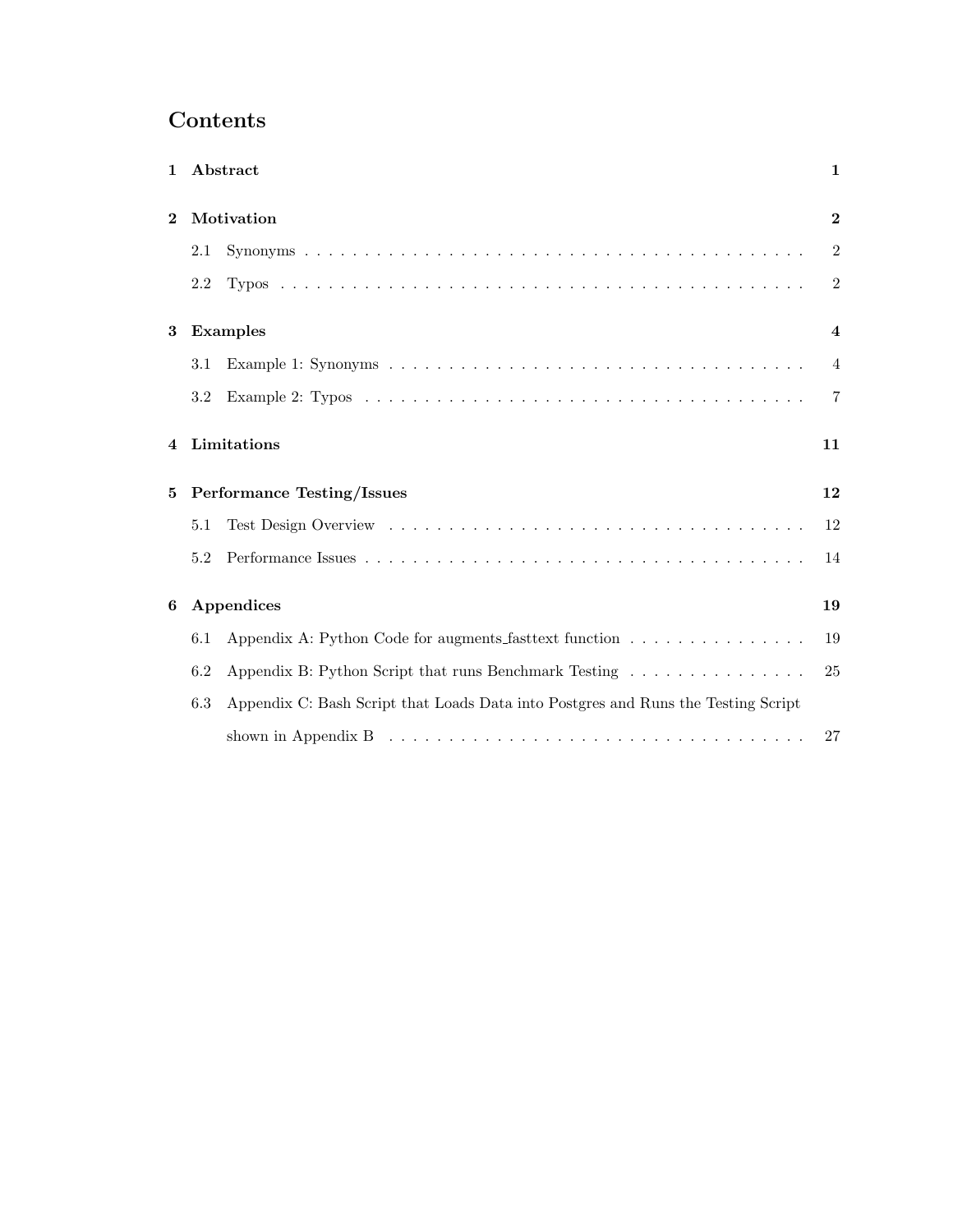## 1 Abstract

This paper discusses the advanced full-text search queries based on synonyms that are supported in Chajda [2], which is a postgres extension and corresponding python library for highly multi-lingual full-text search in postgres. This discussion will include the motivations for using advanced queries based on synonyms, examples of how to use these advanced queries in Chajda, current limitiations of the advanced queries, and performance testing of the advanced queries.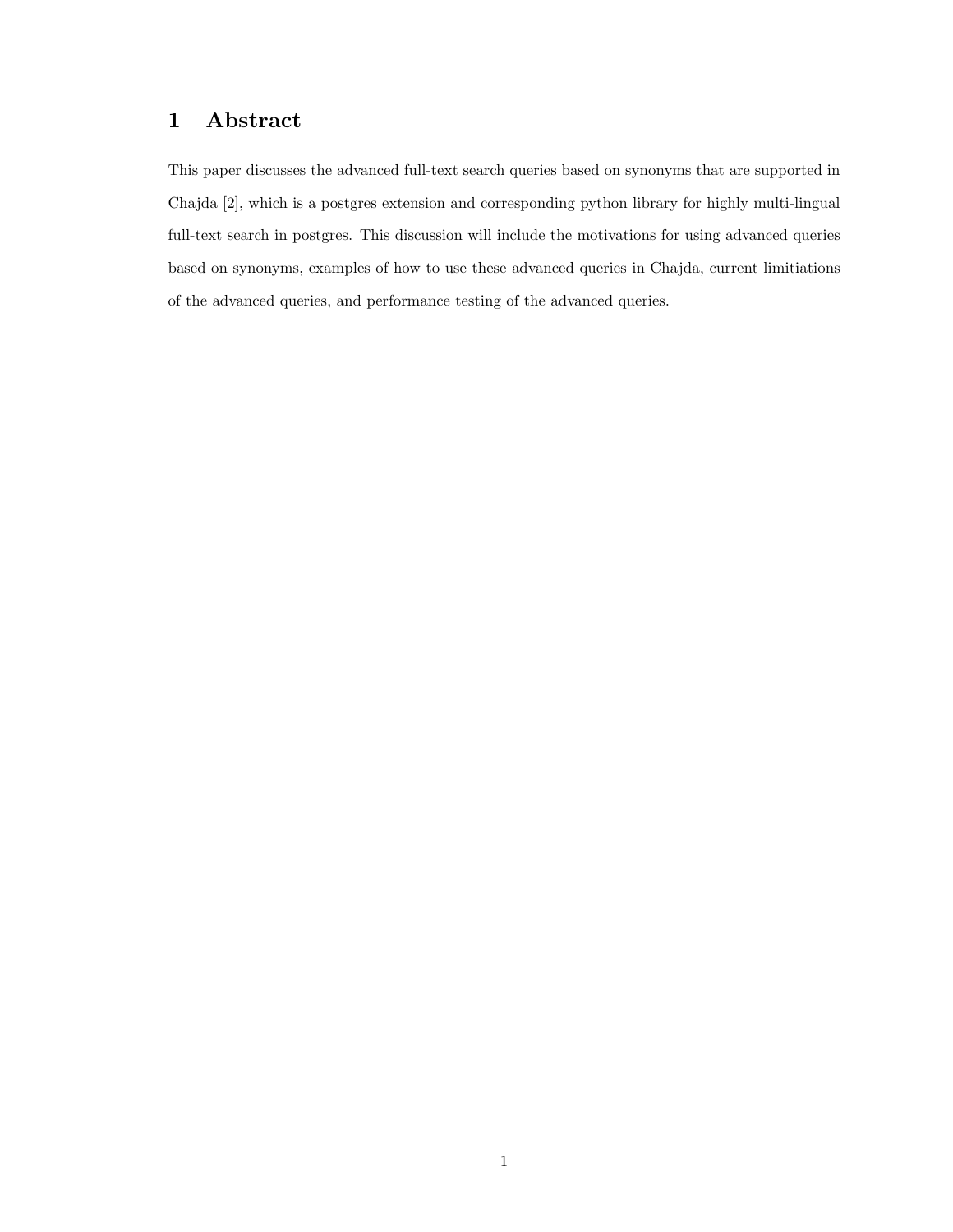## 2 Motivation

There are two motivating factors for supporting advanced full-text search queries based on synonyms: capturing synonyms in query results, and handling typos.

#### 2.1 Synonyms

The main motivation for supporting advanced queries based on synonyms is for more robust query results that include synonyms of the word being searched for. For example, if you query for the word scare, you might also be interested results that contain synonyms such as frighten or terrify. Below is an example of a tsquery generated using the Chajda library that includes synonyms of the word scare:

```
>>> tsq = to_tsquery("en", "scare", augment_with=lambda lang,word,config:
   augments_fasttext(lang,word,config,10,False),weight=False)
```

```
>>> print('tsq = ', tsq)
```
tsq = scare | frighten | unnerve | terrify | spook | bejabbers | beejesus

#### 2.2 Typos

The other motivating factor for advanced queries based on synonyms is to provide a solution for handling typos when performing a query. That is, returning results that are conceptually relevant to your query word but contain a typo, and the reverse situation: returning the intended results when the input word contains a typo.

Typos are extremely common, and when you're executing a query on your database, you'd like to get back all of the results that are conceptually relevant to your query, even if they contain a typo. Consider a practical application of full-text search such as web search. The web is full of misspelled words, and if we were to search for the word convenience, in addition to getting back webpages containing the correct spelling of the word, we would also want to get webpages that contain typos like convience, convienience, or convienence. The following example of a tsquery that includes synonyms highlights this point:

```
>>> tsq = to_tsquery("en", "convenience", augment_with=lambda lang,word,config:
   augments_fasttext(lang,word,config,6,False),weight=False)
```
>>> print('tsq = ', tsq)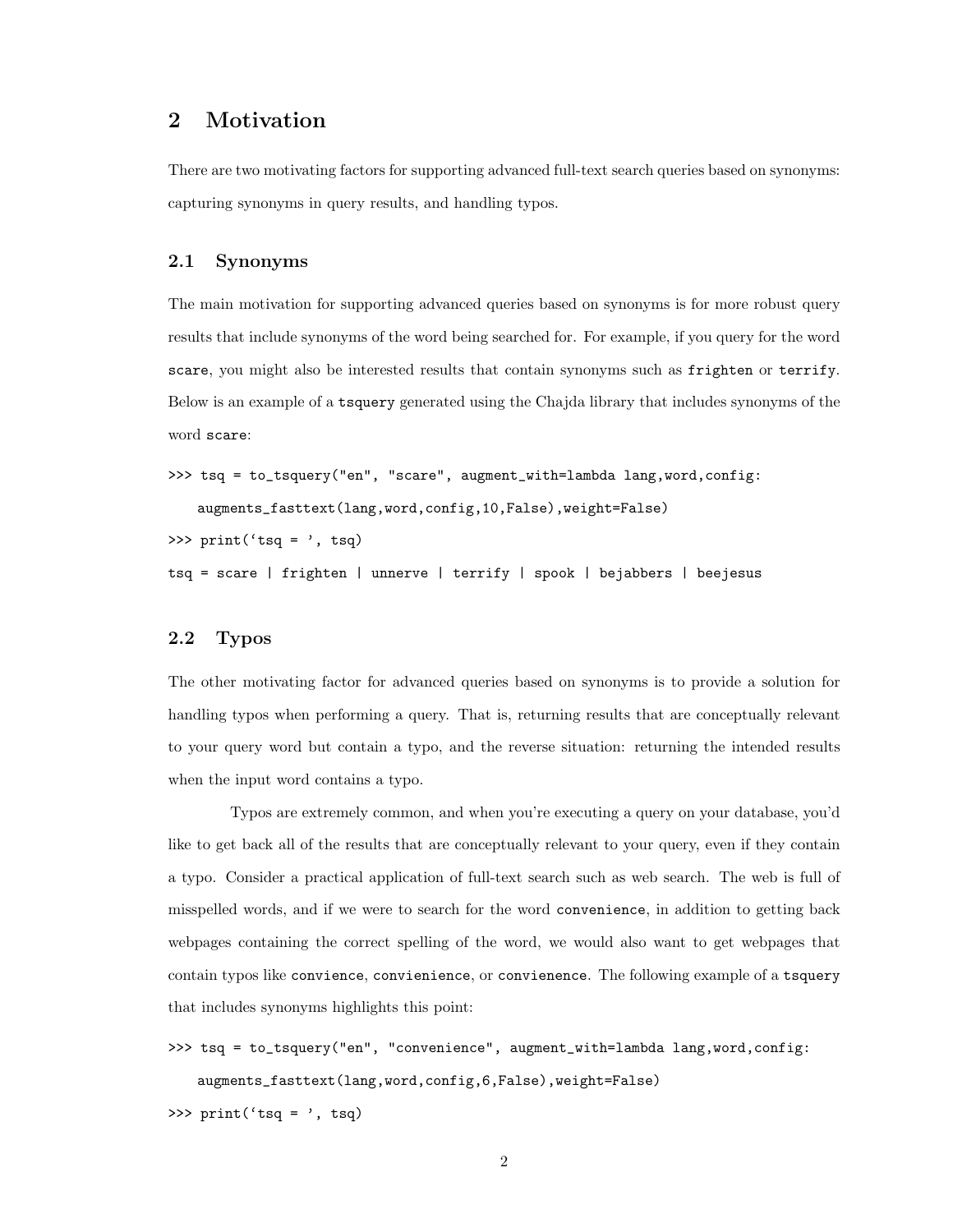## tsq = convenience | convience | convienience | convienence | convinience | conveniece | conveniencethe

Chajda's advanced queries based on synonyms are also useful in the reverse situation. Although not as common, we also want to handle the event where the input word you're querying for contains a typo. For instance, if you intended on searching for the word business but accidentally typed busines. If we look at the output below of a tsquery that includes synonyms, we see the correct spelling, business, is returned as a "synonym" of the input word busines:

```
>>> tsq = to_tsquery("en", "busines", augment_with=lambda lang, word, config:
```
augments\_fasttext(lang,word,config,6,False),weight=False)

>>> print('tsq = ', tsq)

tsq = busines | busine | business | businees | buiness | busness | businesss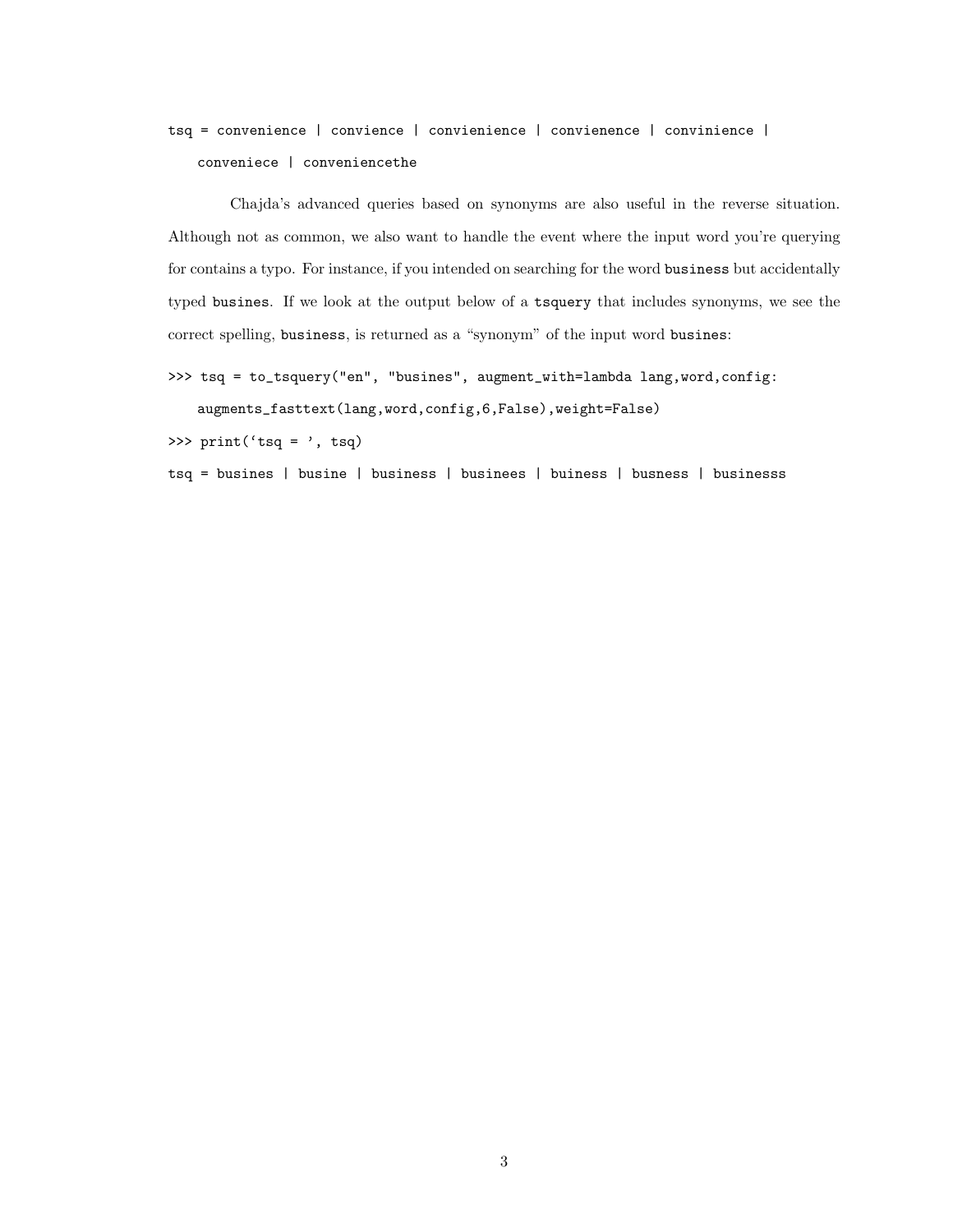## 3 Examples

This section will walk the reader through two different examples demonstrating how to use advanced queries based on synonyms in Chajda.

The first example highlights a situation where implementing advanced queries based on synonyms helps capture synonyms of the word being queried for, and the second highlights a situation where typos are captured by the advanced query.

#### 3.1 Example 1: Synonyms

First, bring up the docker container in daemon mode by running the following:

```
$ docker-compose up -d
```
Next, connect to the database via psql:

```
$ docker-compose exec db psql
```
While connected to the database, load chajda into the database. It's worth noting that the plpython3u language must be installed before loading chajda.

root=# CREATE LANGUAGE plpython3u;

root=# CREATE EXTENSION chajda;

Next, create a table and populate it with some example documents.

```
root=# CREATE TABLE example1 (
```
id SERIAL PRIMARY KEY, doc\_id TEXT, title TEXT, content TEXT

```
);
```
INSERT INTO example1 (doc\_id, title, content) VALUES

```
(1, 'title1', 'I wish I could eat at Ichiraku Ramen, the food looks delicious.'),
(2, 'title2', 'I wish I could eat at Ichiraku Ramen, the food looks so tasty.' ),
(3, 'title3', 'I wish I could eat at Ichiraku Ramen, the food looks scrumptious.'),
(4, 'title4', 'I wish I could eat at Ichiraku Ramen, the food looks so yummy.'),
```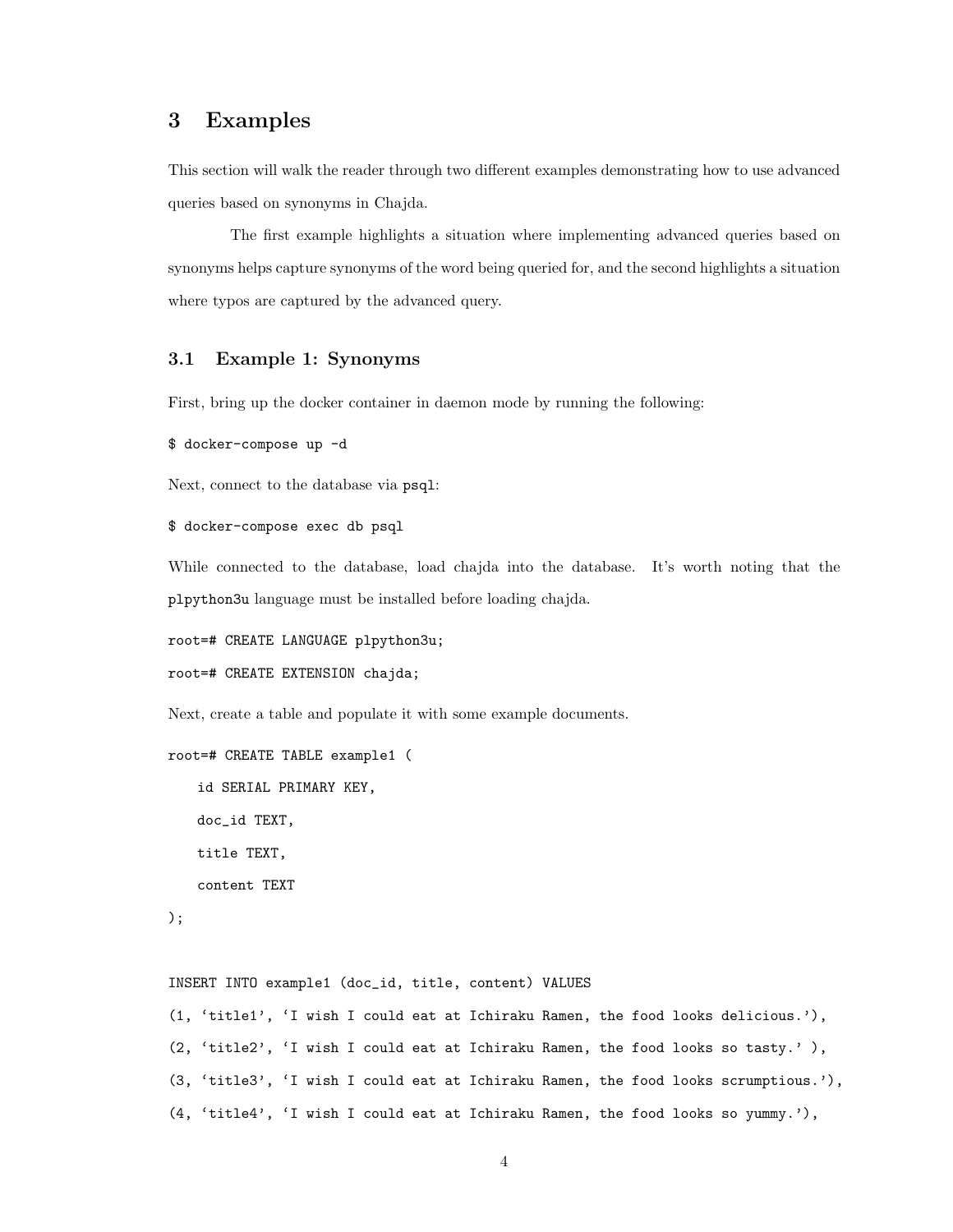(5, 'title5', 'I wish I could eat at Ichiraku Ramen, the food looks delectable.'), (6, 'title6', 'I wish I could eat at Ichiraku Ramen, the food looks mouthwatering.'), (7, 'title7', 'I wish I could eat at Ichiraku Ramen, the food looks so flavorful.'); Note that the example1 table consists of 7 documents, one of which contains the word delicious and six of which contain a synonym of the word delicious. This will be important to keep in mind when considering the results of our advanced queries based on synonyms in this example.

Next, generate an index on the new table. It's important to note that we're using a GIN index, which is commonly used for speeding up full-text search. We create this GIN index by running the following:

root=# CREATE INDEX example\_idx ON example1 USING GIN(chajda\_tsvector('en',content));

Now that we have a table consisting of some example text loaded into postgres, we can execute some advanced queries based on synonyms. To demonstrate this, we first execute python3 in the container:

\$ docker-compose exec db python3

From here, import the necessary packages:

```
>>> import psycopg2
```
>>> from chajda.tsquery.\_\_init\_\_ import to\_tsquery

>>> from chajda.tsquery.augments import augments\_fasttext

Next, connect to the database through psycopg2 and establish a cursor:

>>> connection = psycopg2.connect(database="root", user="root", password="pass") >>> cursor = connection.cursor()

Finally, to demonstrate how to use Chajda's advanced queries based on synonyms, we query for the doc\_id of all documents in example1 that contain the exact word delicious or synonyms. In order to execute an advanced query based on synonyms, we use Chajda's to\_tsquery function, augmented with the augments\_fasttext(lang, word, config=Config(), n=5, annoy=True) function, to generate our tsquery that contains synonyms:

>>> tsq = to\_tsquery("en", "delicious", augment\_with=lambda lang,word,config: augments\_fasttext(lang,word,config,4,False),weight=False)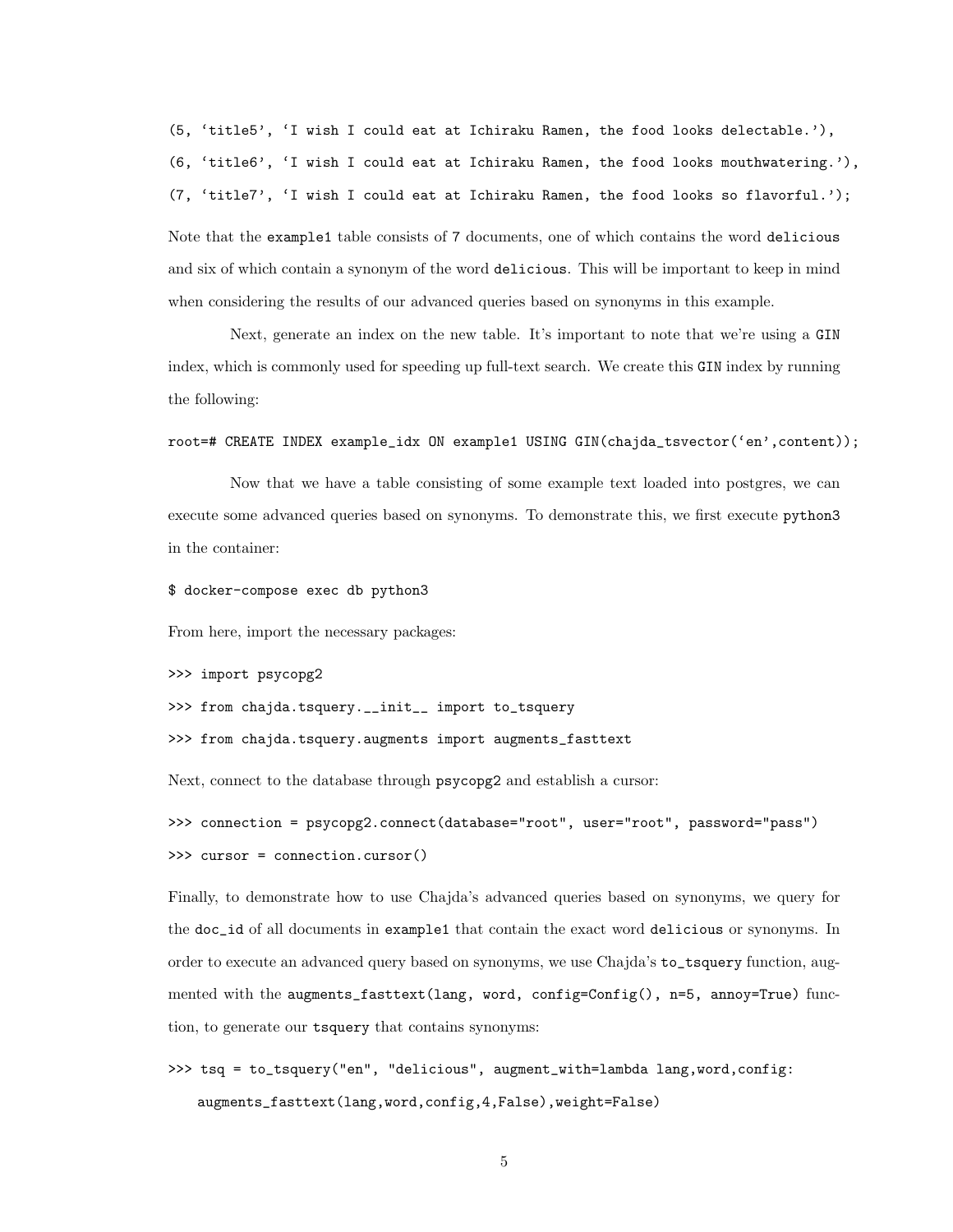There are two particularly important parameters of the augments\_fasttext function to be aware of when constructing queries. The first is the n parameter. This parameter denotes the desired number of "similar" words to be included in the tsquery. That is, in the to\_tsquery function call above, we are specifying 4 as the number of "similar" words, resulting in the following tsquery:

>>> print('tsq = ', tsq)

tsq = delicious | tasty | scrumptious | yummy | delicous

The second important parameter is annoy. Setting this parameter to True will use the annoy library [4] to retrieve "similar" words, while a parameter value of False will use the fasttext library [1]. Furthermore, it's important to note that the first time calling the augments\_fasttext function with a new language will take longer to load because the language model from fasttext needs to be downloaded. The code for augments\_fasttext can be found in Appendix A.

Now that we have our tsquery generated, we can execute a query to find the doc\_id of all documents in example1 that contain the exact word delicious or synonyms:

>>> cursor.execute(f"SELECT doc\_id FROM example1 WHERE chajda\_tsvector('en',

content) @@ CAST('{tsq}' AS tsquery);")

>>> print('result = ', cursor.fetchall())

```
result = [('1'), (('2'),), ('3'), ( '4', )]
```
Note that with an n value of 4 passed into the augments\_fasttext function, documents with ids 1,2,3,4 contain either the exact word delicious or a synonym. However, note also that not all of the synonyms of the word delicious were captured in the query results. This is because of the n value that we specified in the augments\_fasttext function. Increasing this value of n will include more synonyms in the tsquery, which will result in more synonyms being returned by the query.

To see how increasing the value of n changes the results of the query, let's execute the same query as above with an n value of 8:

```
>>> tsq = to_tsquery("en", "delicious", augment_with=lambda lang,word,config:
   augments_fasttext(lang,word,config,8,False),weight=False)
```
>>> cursor.execute(f"SELECT doc\_id FROM example1 WHERE chajda\_tsvector('en', content) @@ CAST('{tsq}' AS tsquery);")

```
>>> print('result = ', cursor.fetchall())
```

```
result = [('1'), (('2'),), ('3'), ( '4',), ('5', )]
```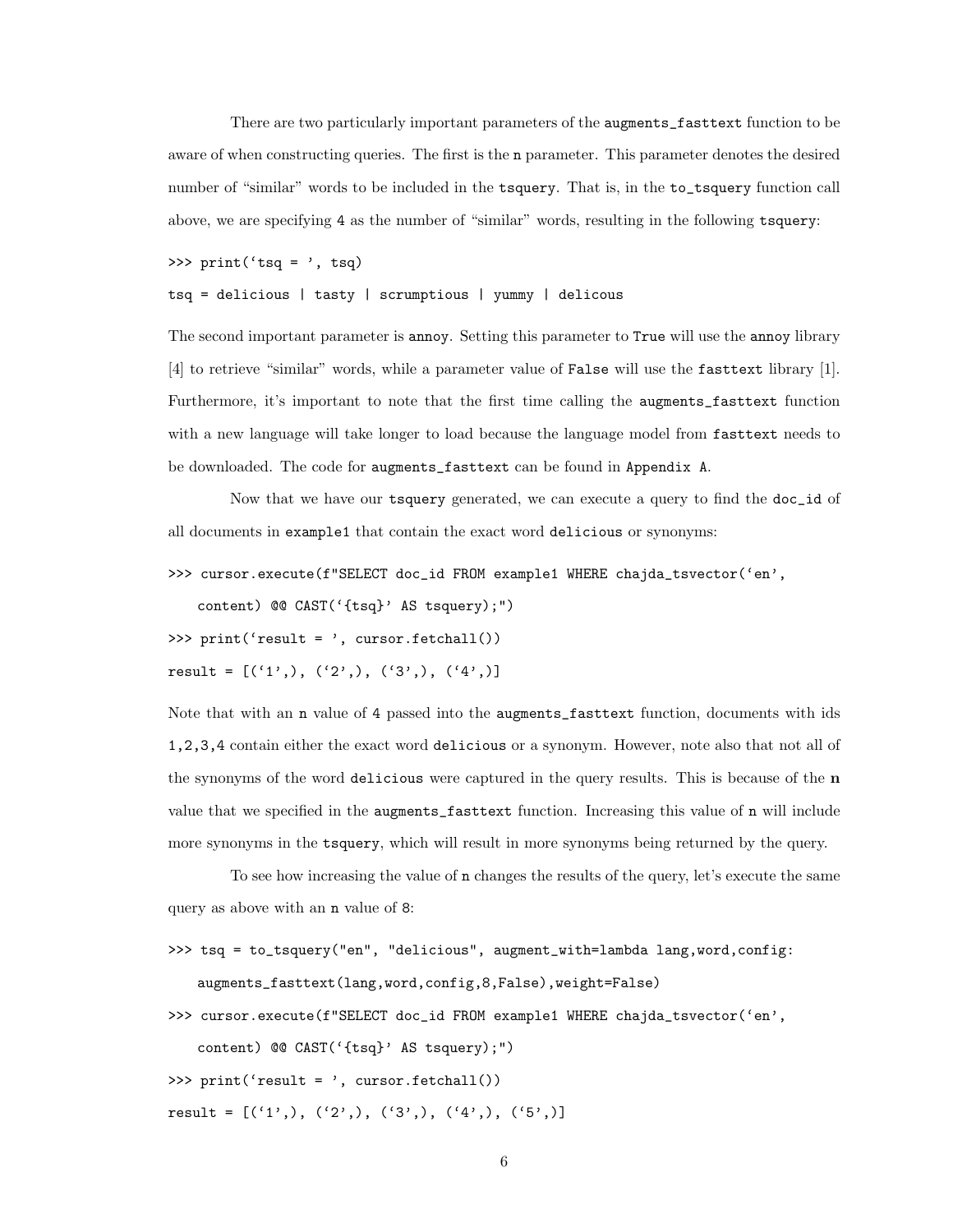We see that this captured one more document that contained a synonym of delicious, but there are still two more documents that contain synonyms, so we'll again increase the value of n to 16:

```
>>> tsq = to_tsquery("en", "delicious", augment_with=lambda lang,word,config:
   augments_fasttext(lang,word,config,16,False),weight=False)
```

```
>>> cursor.execute(f"SELECT doc_id FROM example1 WHERE chajda_tsvector('en',
```
content) @@ CAST('{tsq}' AS tsquery);")

```
>>> print('result = ', cursor.fetchall())
```

```
result = [('1'), ( '2'), ( '3',), ( '4'), ( '5'), ( '6',), ( '7', )]
```
We see that with an n value of 16 we were able to capture all of the synonyms of delicious present in the table.

#### 3.2 Example 2: Typos

While connected to the database, create a new table and populate it with some new example documents:

```
root=# CREATE TABLE example2 (
```
id SERIAL PRIMARY KEY, doc\_id TEXT, title TEXT, content TEXT

);

```
root=# INSERT INTO example2 (doc_id, title, content) VALUES
(1, 'title1', 'This is an example where the query word does not appear'),
(2, 'title2', 'This is an example where the query word strength appears' ),
(3, 'title3', 'This is an example where the query word stength is misspelled'),
(4, 'title4', 'This is an example where the query word strenght is misspelled'),
(5, 'title5', 'This is an example where the query word strenth is misspelled'),
(6, 'title6', 'This is an example where the query word stregnth is misspelled'),
(7, 'title7', 'This is an example where the query word strengh is misspelled'),
(8, 'title8', 'This is an example where the query word stregth is misspelled'),
```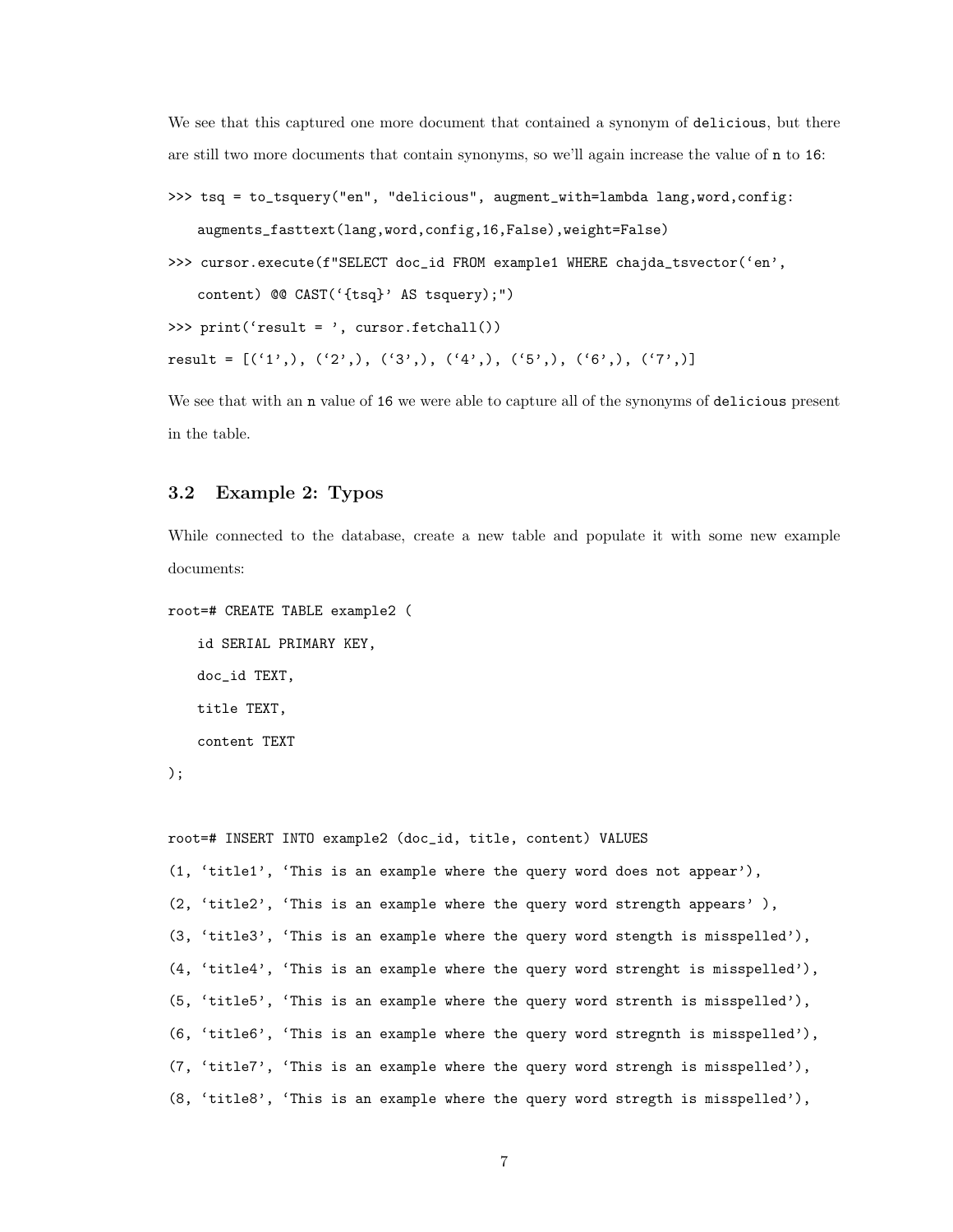- (9, 'title9', 'This is an example where the query word strenghth is misspelled'),
- (10, 'title10', 'This is an example that contains a typo. Look at the strengththe person over there exhibits.'),
- (11, 'title11', 'This is an example that contains a typo. The strengthit has is incredible.'),
- (12, 'title12', 'This is an example where the query word strentgh is misspelled'),
- (13, 'title13', 'This is an example that contains a typo. The strengththis person has is incredible.'),
- (14, 'title14', 'This is an example that contains a typo. Consider strengthas a function of something else.');

Note that the example2 table consists of 14 documents, one of which doesn't contain the word strength or any common misspellings of strength, one of which contains the correct spelling of the word strength, and 12 of which contain a common misspelling of the word strength. This will be important to keep in mind when considering the results of our advanced queries based on synonyms.

After populating the example2 table with documents, we need to generate our index by running the following:

```
root=# CREATE INDEX example2_idx ON example2 USING GIN(chajda_tsvector('en',
```
content));

Next, execute python3 in the container:

```
$ docker-compose exec db python3
```
Again, import the necessary packages, connect to the database through psycopg2 , and establish our cursor:

```
>>> import psycopg2
```
>>> from chajda.tsquery.\_\_init\_\_ import to\_tsquery

>>> from chajda.tsquery.augments import augments\_fasttext

>>> connection = psycopg2.connect(database="root", user="root", password="pass")

>>> cursor = connection.cursor()

Finally, query for the doc\_id of all documents in the table that contain the word strength or "synonyms" of the word: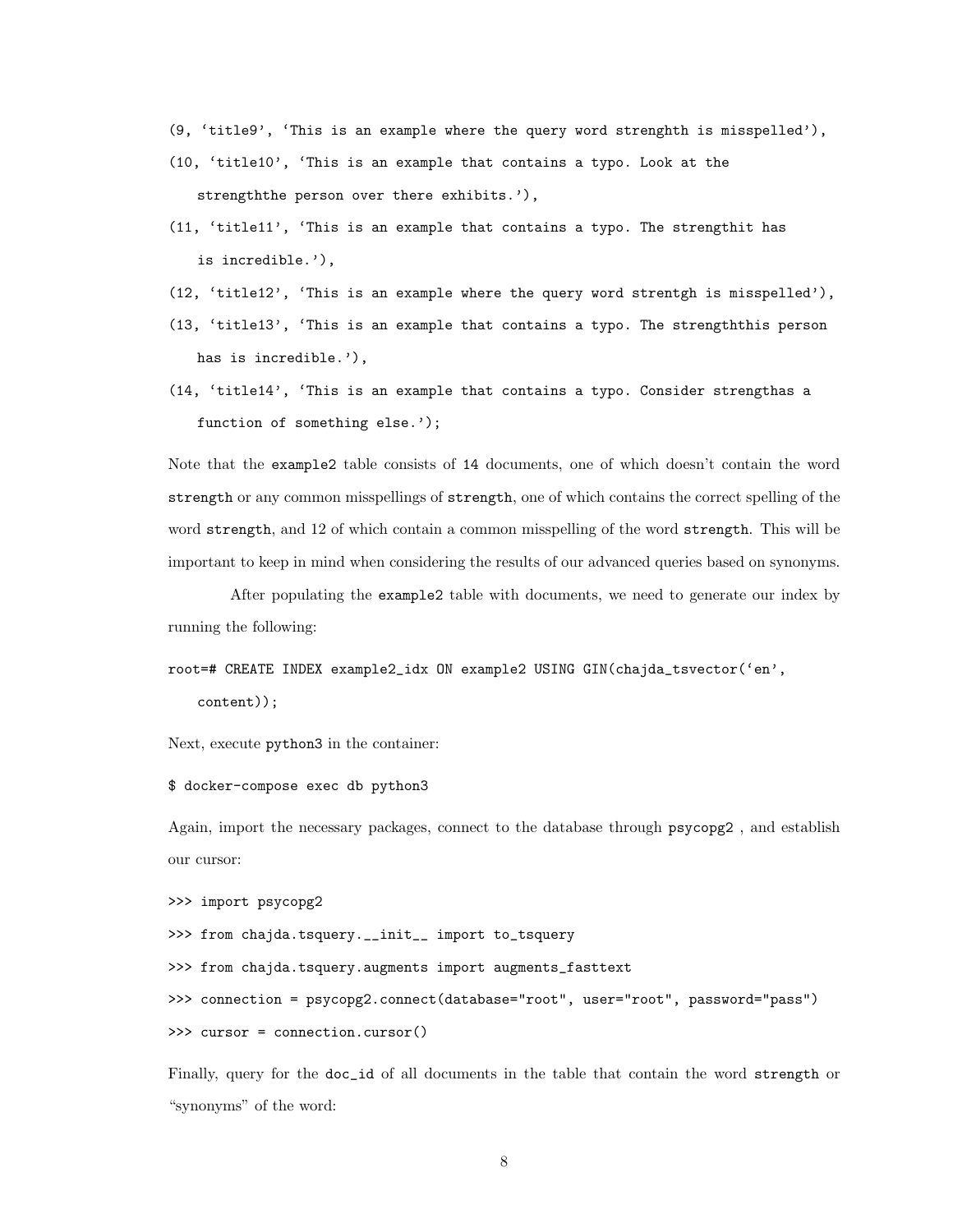- >>> tsq = to\_tsquery("en", "strength", augment\_with=lambda lang,word,config: augments\_fasttext(lang,word,config,4,False),weight=False)
- >>> cursor.execute(f"SELECT doc\_id FROM example2 WHERE chajda\_tsvector('en', content) @@ CAST('{tsq}' AS tsquery);")

```
>>> print('result = ', cursor.fetchall())
```

```
result = [('2',), ('3',), ('4',), ('5',), ('6',)]
```
We see from the result of this query that the documents with ids  $2,3,4,5,6$  contain either the exact word strength or a word that is "similar". However, we also see that not all of the misspellings/typos of the word strength were captured in the query results. To see why this is the case, print out the tsquery generated above:

```
>>> tsq = to_tsquery("en", "strength", augment_with=lambda lang,word,config:
   augments_fasttext(lang,word,config,4,False),weight=False)
```
tsq = strength | stength | strenght | strenth | stregnth

Again, we see that this is because of the n value that we specified in the augments\_fasttext function. Increasing this value of n will include more "similar" results in the query. To see how increasing the value of n changes the results of the query, execute the same query as above with an n value of 8:

```
>>> tsq = to_tsquery("en", "strength", augment_with=lambda lang,word,config:
   augments_fasttext(lang,word,config,8,False),weight=False)
```

```
>>> print('tsq = ', tsq)
```
- tsq = strength | stength | strenght | strenth | stregnth | strengh | stregth | strenghth | strengththe
- >>> cursor.execute(f"SELECT doc\_id FROM example2 WHERE chajda\_tsvector('en', content) @@ CAST('{tsq}' AS tsquery);")

>>> print('result = ', cursor.fetchall())

```
result = [('2',), ('3',), ('4',), ('5',), ('6',), ('7',), ('8',), ('9',), ('10',)]
```
We see that increasing the value of  $n \times 8$  captured four more documents that contained a typo/mispelling of strength. However, because there are still four more documents that contain typos/mispellings, let's increase the value of n to 12:

>>> tsq = to\_tsquery("en", "strength", augment\_with=lambda lang,word,config: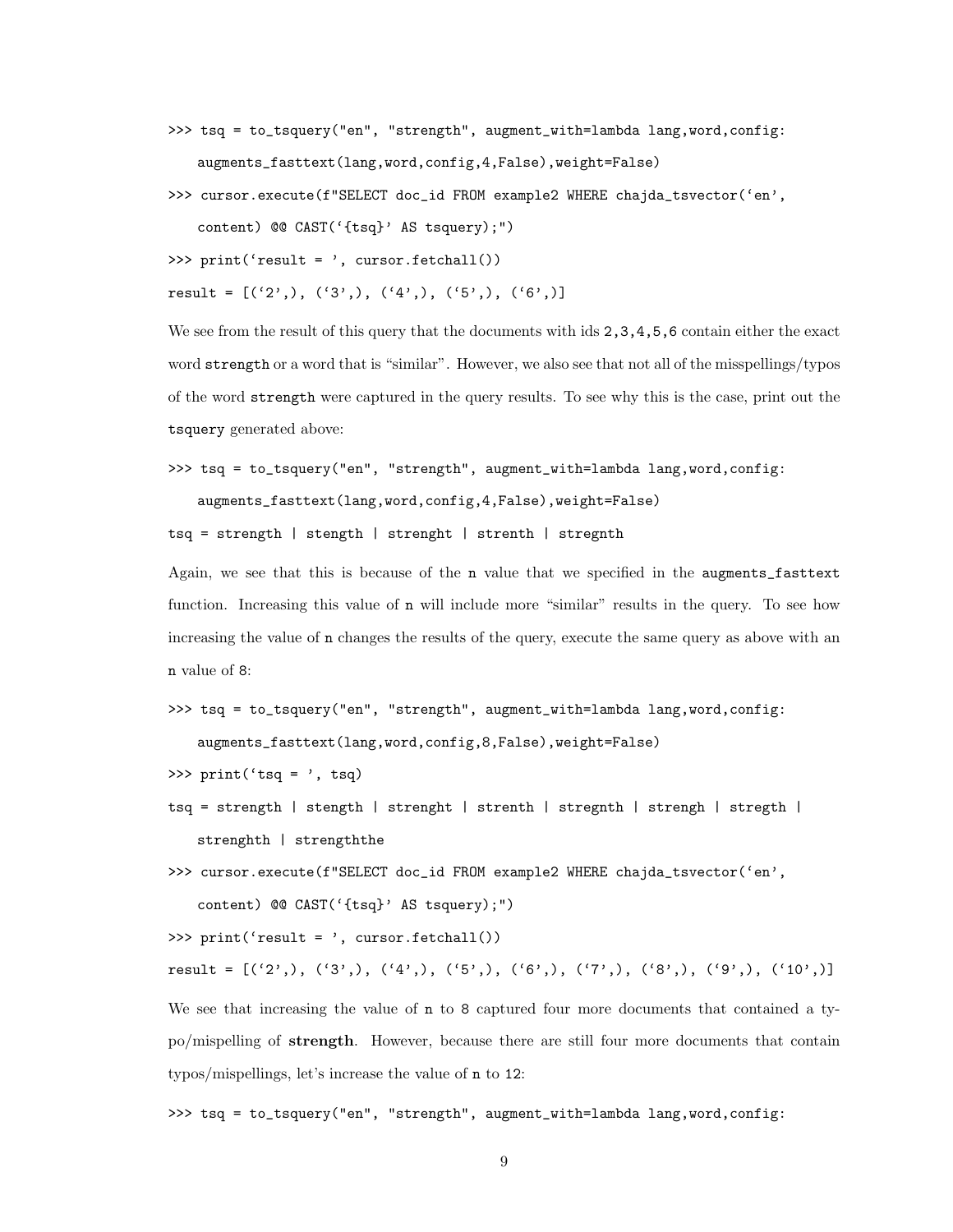augments\_fasttext(lang,word,config,12,False),weight=False)

>>> print('tsq = ', tsq)

tsq = strength | stength | strenght | strenth | stregnth | strengh | stregth | strenghth | strengththe | strengthit | strentgh | strengththis | strengthas >>> cursor.execute(f"SELECT doc\_id FROM example2 WHERE chajda\_tsvector('en', content) @@ CAST('{tsq}' AS tsquery);") >>> print('result = ', cursor.fetchall()) result = [('2',), ('3',), ('4',), ('5',), ('6',), ('7',), ('8',), ('9',), ('10',), ('11',), ('12',), ('13',), ('14',)]

We see that with an n value of 12 we were able to capture all of the typos/mispellings of strength present in the table.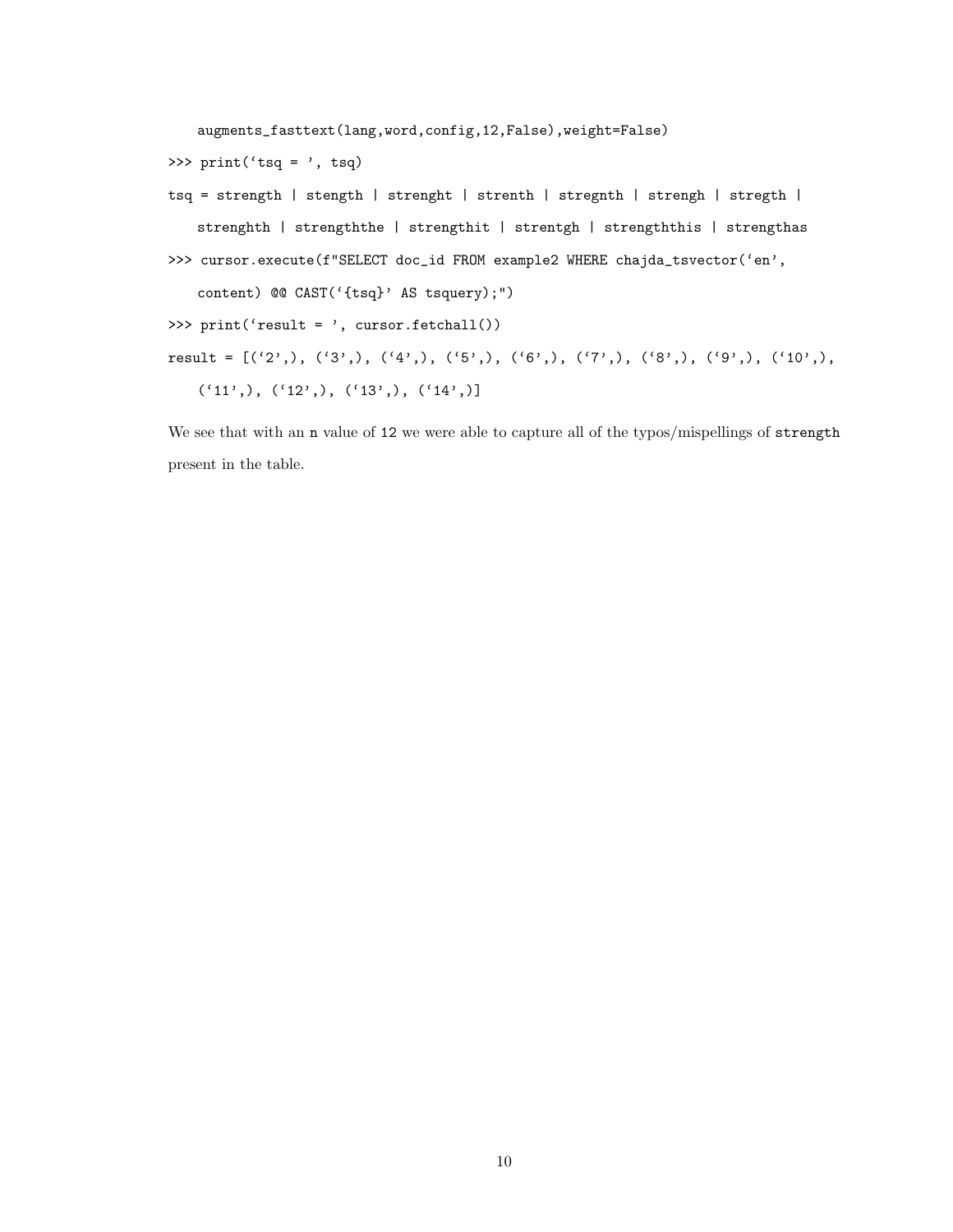## 4 Limitations

A major potential limitation of Chajda's advanced queries based on synonyms is runtime. In order to explore the extent of this potential limitation with regards to Chajda, benchmark tests are currently under development to measure the runtime of queries based on synonyms, parametrized by language, word chosen for query, and number of desired synonyms.

In addition to runtime limitations, it is also important to consider the difference in how resources needed for using advanced queries based on synonyms are stored depending on how the queries are executed. In order to execute advanced queries based on synonyms for a particular language, a fasttext [3] language model containing pre-trained word vectors for that language must be downloaded, which is typically multiple gigabytes in size. When executing the queries directly from the postgres server, those resources are subsequently stored on the server. However, if you were using python to connect to the server from a different service, e.g. web server, then the aforementioned resources would be stored on the web server rather than the postgres server.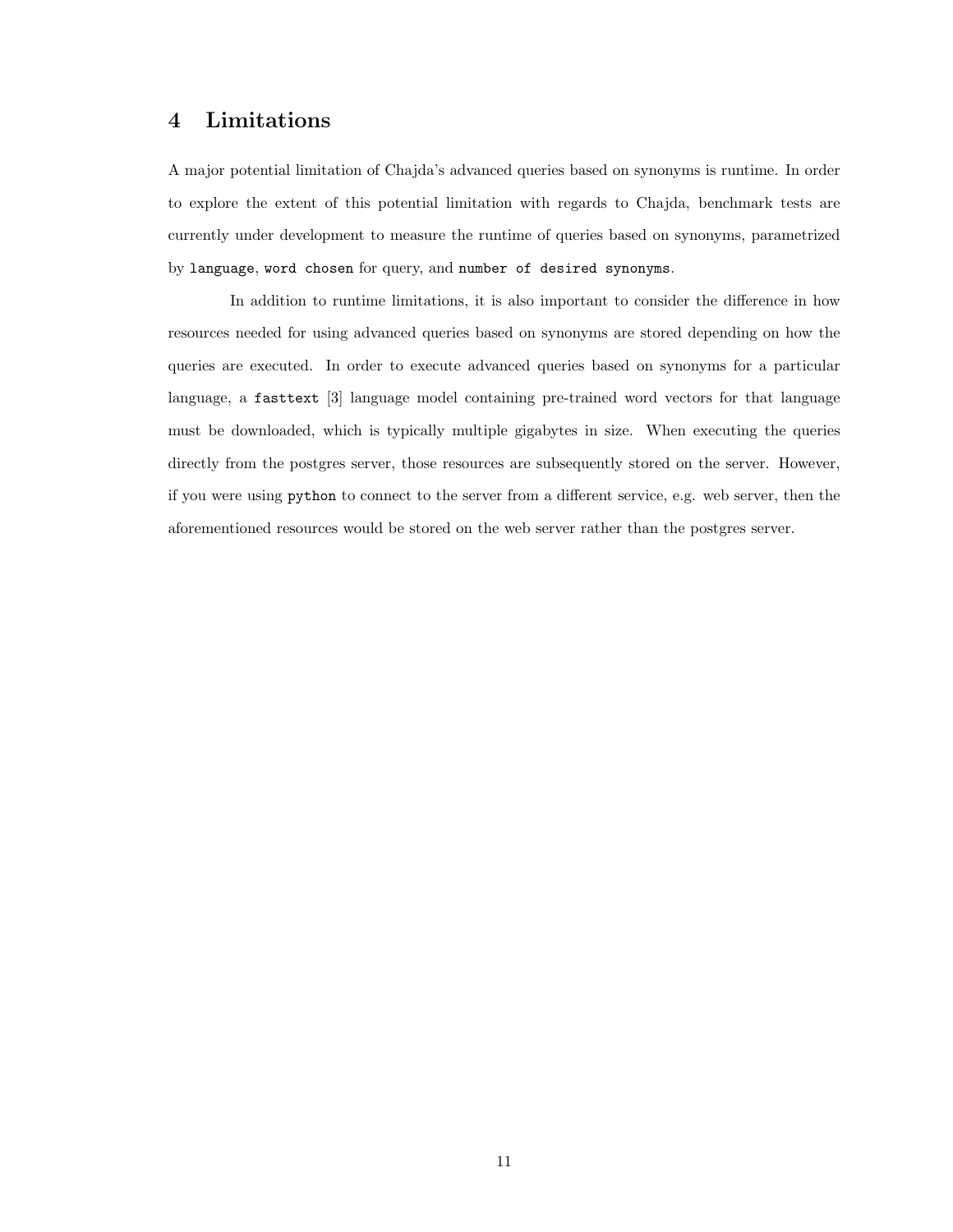## 5 Performance Testing/Issues

In order to gain insight into the performance of the advanced queries based on synonyms, containerized tests were written which benchmarked the runtime of the queries based on synonyms. The goal of these tests was to ensure that advanced queries based on synonyms were fast, and to measure how the performance of advanced queries based on synonyms differed by language, number of synonyms chosen, and word being queried for. The python script that executes these benchmark tests can be found in Appendix B.

For each language tested, the entire Wikipedia data dump for that language was loaded into postgres to act as the documents being queried over. The bash script that loads the wikipedia data into postgres can be found in Appendix C.

#### 5.1 Test Design Overview

In order to illustrate the issues encountered during performance testing, consider the English testing suite. For these tests, the following table was created in a postgres container:

```
CREATE TABLE documents (
```

```
id SERIAL PRIMARY KEY,
doc_id TEXT,
title TEXT,
content TEXT
```
);

This table was then populated with the entire English Wikipedia data dump, which consisted of 6,425,694 Wikipedia articles. Each row of the documents table corresponded to one Wikipedia article, where the doc\_id column contained the id of the corresponding article, the title column contained the title of the article, and the content column contained the actual text of the article.

After populating the table, the following index on the documents table was created: CREATE INDEX documents\_idx ON documents USING GIN(chajda\_tsvector('en', content)); Note that because we're working with full-text search, we are using a GIN index [3], which is commonly used for speeding up full-text search. This index will be important to keep in mind when considering the performance issues discussed later on in this section.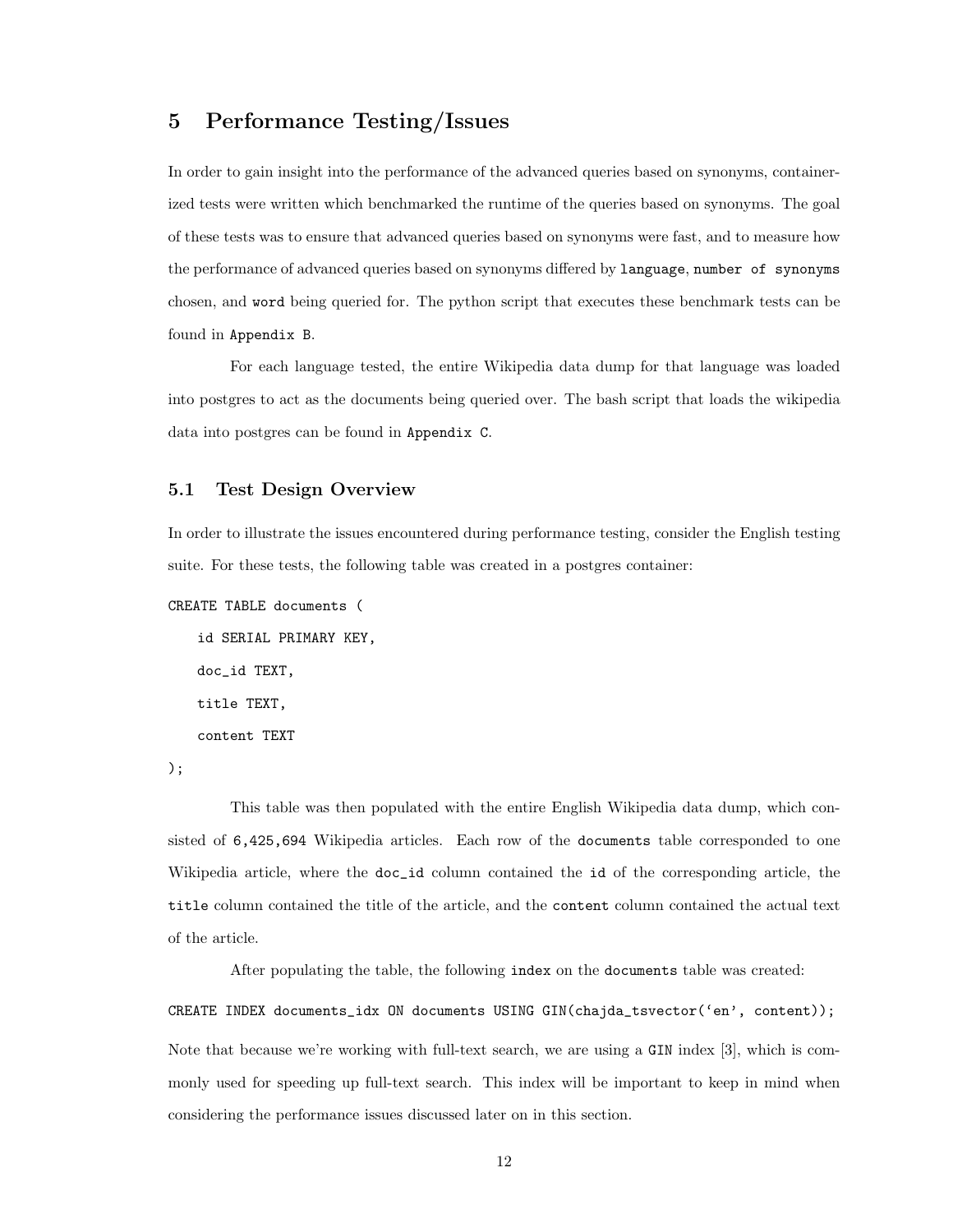After populating the documents table, runtime tests were executed which benchmarked the performance of full-text searches using advanced queries based on synonyms with a different word /number of synonyms combination specified for each query.

The runtime tests were written in python using the pytest library for testing, and psycopg2 to connect to the database. The framework of the benchmark tests consisted of first generating the tsquery for the query. This is where the word / number of synonyms combination being queried for was specified. The following is an example of a tsquery generated for the word page with the number of synonyms specified as 4:

```
>>> tsq = to_tsquery("en", "page", augment_with=lambda lang, word, config:
   augments_fasttext(lang,word,config,4,False),weight=False)
```
>>>  $print('tsq = ', tsq)$ 

tsq = 'page | pagethe | pageit | pagethis'

For each tsquery that was generated, the runtime of the following query was measured:

SELECT count(\*) FROM documents WHERE chajda\_tsvector('en', content)

@@ CAST('{tsq}' AS tsquery);

This query uses the GIN index created on chajda\_tsvector('en', content) to retrieve all of the rows from the documents table that contain a word from the above tsquery in the content column. In this particular case, the result is the number of Wikipedia articles that contain page, pagethe, pageit, or pagethis in the content of the article.

Note that chajda\_tsvector was called on the content column of the documents table to generate the tsvector utilized in the full-text search. That is, the actual text from the Wikipedia articles, found in the content column of the documents table, represent the documents being searched over.

In order to measure how performance of advanced queries based on synonyms differed between number of synonyms chosen, as well as the word being queried for, we used 40 different words, and n values of 2, 4, 8, 16, 32 to generate the tsquery being used in the full-text query that was being tested. That is, the runtime of the above select count(\*) query was measured 5 different times for each of the 40 different words: once for each of the 5 different n values.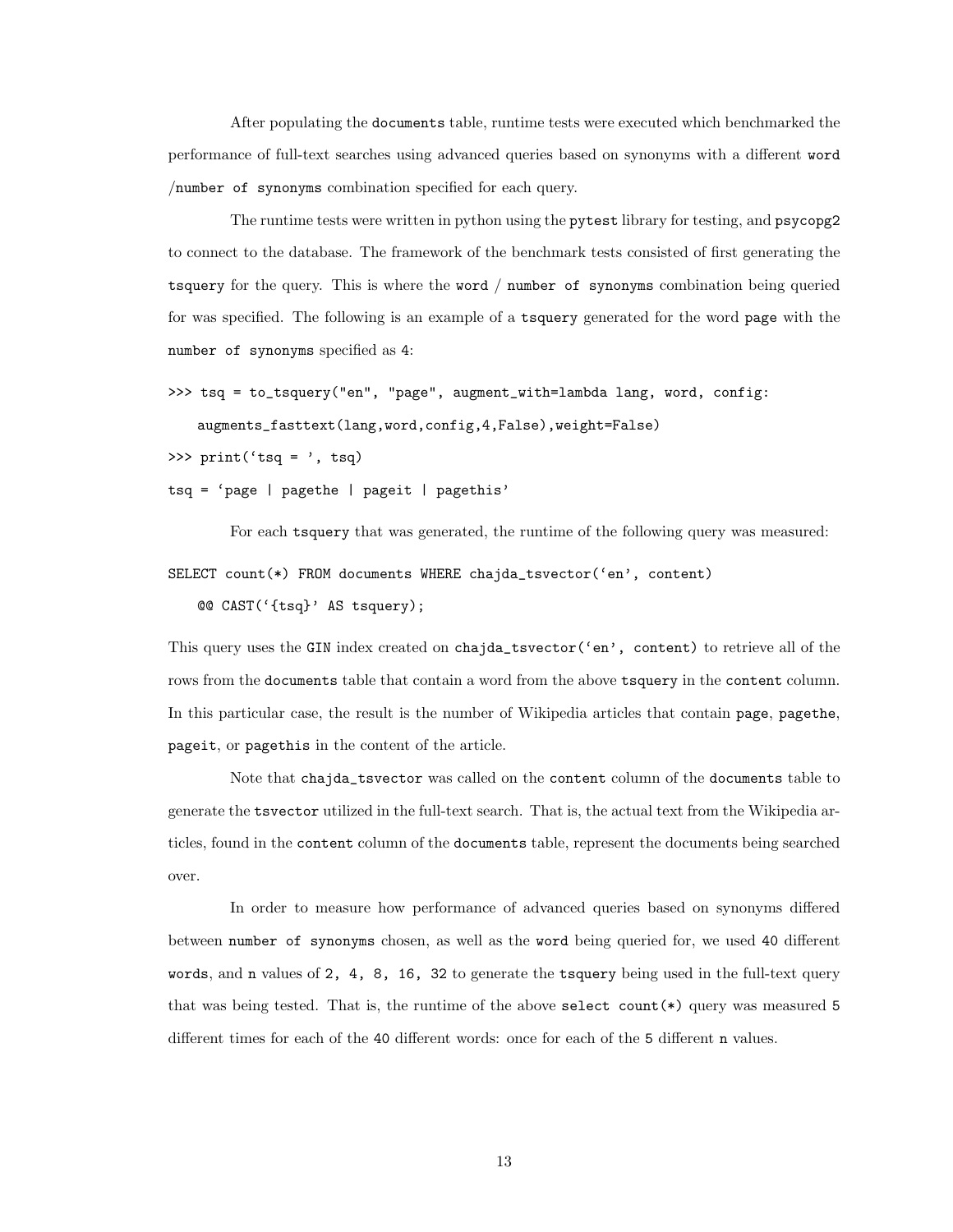#### 5.2 Performance Issues

We encountered performance issues when running these tests. That is, full-text queries using a tsquery generated from some words, e.g. google, were able to execute fast, while others were executing extremely slow.

In order to investigate the cause(s) behind these performance discrepancies, we looked at the query plan of queries that were able to execute quickly versus those that were not. First, consider a tsquery that allows the above select count(\*) full-text query to execute relatively quickly. That is, a tsquery generated using the word google with 4 specified as the number of synonyms. The following code will connect to the database and execute this query:

\$ docker-compose exec db python3

```
>>> import psycopg2
```
- >>> from chajda.tsquery.\_\_init\_\_ import to\_tsquery
- >>> from chajda.tsquery.augments import augments\_fasttext
- >>> connection = psycopg2.connect(database="root", user="root", password="pass")
- >>> cursor = connection.cursor()
- >>> tsq = to\_tsquery('en', 'google', augment\_with=lambda lang,word,config: augments\_fasttext(lang,word,config,4,False),weight=False)
- >>> cursor.execute(f"SELECT count(\*) FROM documents WHERE chajda\_tsvector('en', content) @@ CAST('{tsq}' AS tsquery);")

In order to view the query plan for this query, we need to add the explain command to the beginning of the query. We also need to add the analyze command in order to see the execution time for the query:

```
>>> cursor.execute(f"explain analyze SELECT count(*) FROM documents
```
WHERE chajda\_tsvector('en', content) @@ CAST('{tsq}' AS tsquery);")

This results in the following query plan:

#### QUERY PLAN

-----------------------------------------------------------------------------

Aggregate (cost=1634365.87..1634365.88 rows=1 width=8)

(actual time=172.585..172.587 rows=1 loops=1)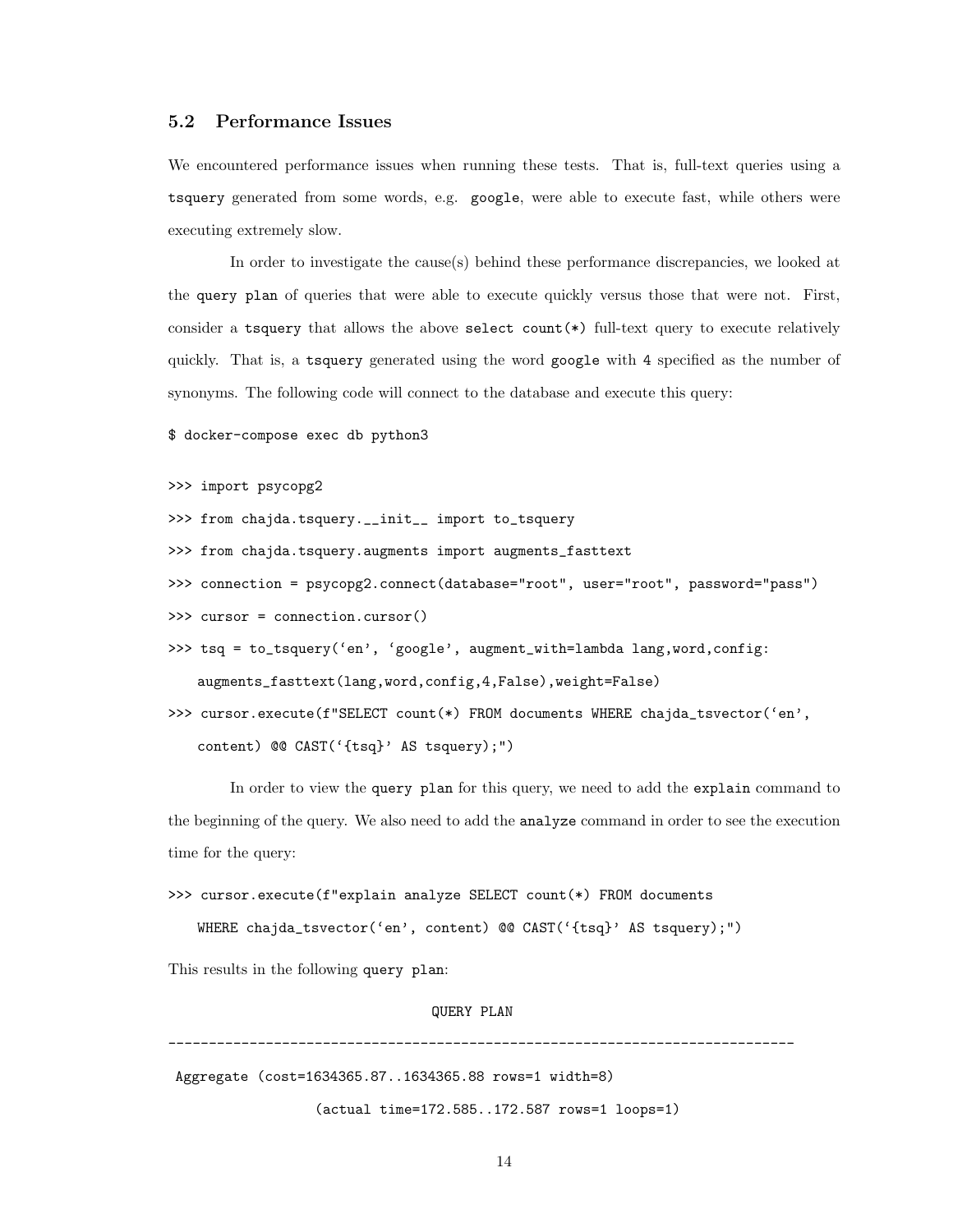-> Bitmap Heap Scan on documents

```
(cost=1272.54..1634046.99 rows=127553 width=0)
      (actual time=165.551..171.402 rows=18958 loops=1)
       Recheck Cond: ((chajda_lemmatize('en'::text, content, true, true, true,
       true))::tsvector @@ '''google'' | ''goolge'' | ''gooogle'' | ''goodle'''
       ::tsquery)
       Heap Blocks: exact=18425
       -> Bitmap Index Scan on documents_idx
             (cost=0.00..1240.65 rows=127553 width=0)
             (actual time=8.372..8.372 rows=18958 loops=1)
            Index Cond: ((chajda_lemmatize('en'::text, content, true, true,
            true, true))::tsvector @@ tsvector @@ '''google'' | ''goolge''
             | ''gooogle'' | ''goodle'''::tsquery)
Planning Time: 2.428 ms
JIT:
 Functions: 5
 Options: Inlining true, Optimization true, Expressions true, Deforming true
 Timing: Generation 0.862 ms, Inlining 84.598 ms, Optimization 41.021 ms,
```
Emission 26.725 ms, Total 153.207 ms

Execution Time: 219.182 ms

(8 rows)

Note that the query planner is correctly using the GIN index that was created on chajda\_tsvector ('en', content). This is demonstrated by the fact that a bitmap scan is being utilized, which is the table scanning strategy that is supported by GIN indexes. Furthermore, we see that the execution time of the query is 219.182 ms, and 18958 rows were returned by the query. This rules out the possibility that the performance issues encountered were caused by not creating the index on chajda\_tsvector('en', content) correctly because if that were the case, a sequential scan would have been used.

The reason for the performance discrepancies becomes more clear when considering a query that executed extremely slowly. Below is the query plan for the exact same select count(\*) query mentioned above with a tsquery generated using the word school and 4 specified as the number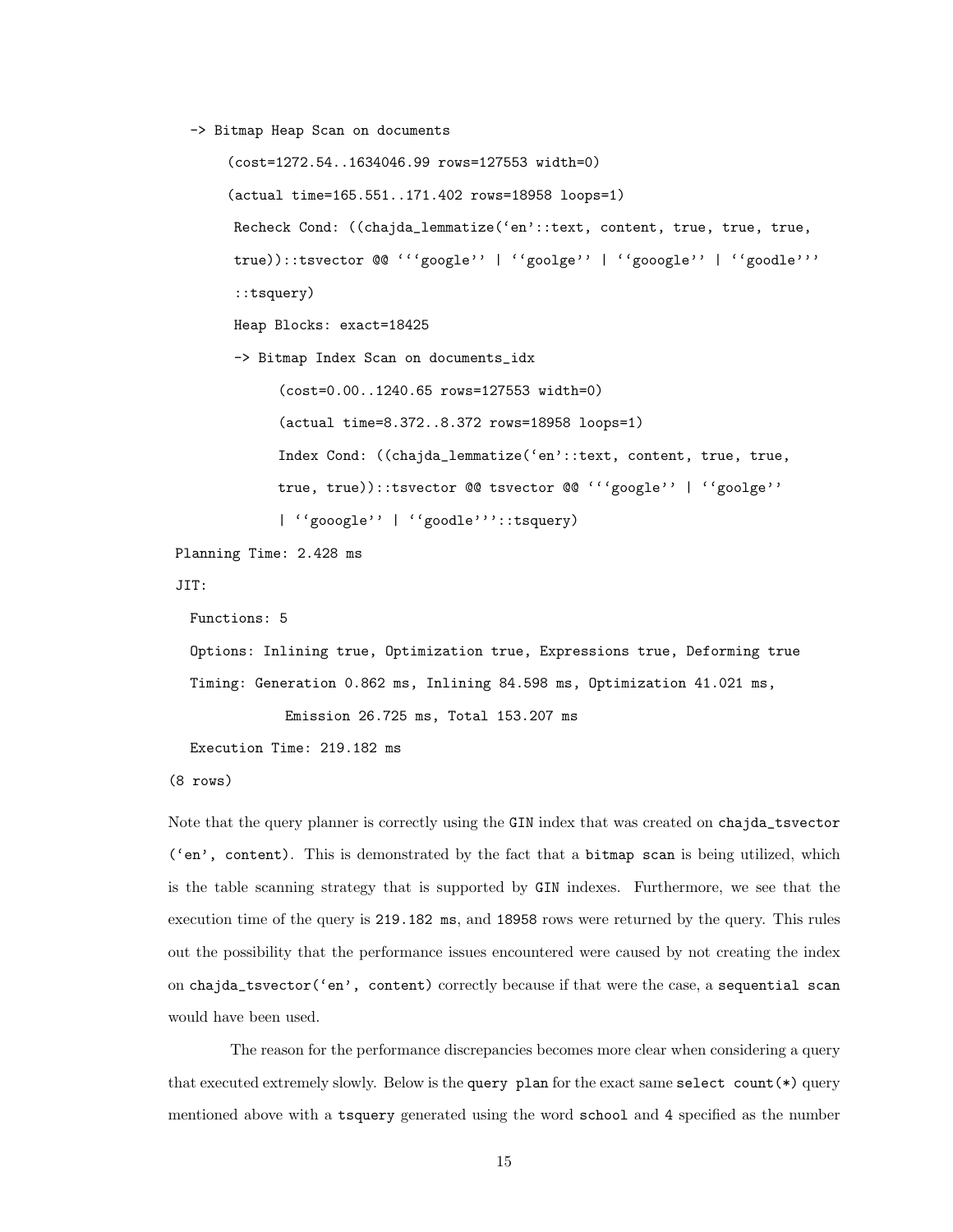of synonyms:

```
QUERY PLAN
```
----------------------------------------------------------------------------- Aggregate (cost=2852026.97..2852026.98 rows=1 width=8) (actual time=18313595.043..18313595.051 rows=1 loops=1) -> Bitmap Heap Scan on documents (cost=8884.69..2849643.52 rows=953380 width=0) (actual time=1392.678..18313002.538 rows=868303 loops=1) Recheck Cond: ((chajda\_lemmatize('en'::text, content, true, true, true, true))::tsvector @@ '''school'' | ''schoo'' | ''schoolthe'' | ''schoool''' ::tsquery) Rows Removed by Index Recheck: 3006220 Heap Blocks: exact=50742 lossy=463343 -> Bitmap Index Scan on documents\_idx (cost=0.00..8646.35 rows=953380 width=0) (actual time=191.533..191.537 rows=868303 loops=1) Index Cond: ((chajda\_lemmatize('en'::text, content, true, true, true, true))::tsvector @@ '''school'' | ''schoo'' | ''schoolthe'' | ''schoool'''::tsquery) Planning Time: 1.698 ms JIT: Functions: 5 Options: Inlining true, Optimization true, Expressions true, Deforming true

Timing: Generation 0.798 ms, Inlining 48.201 ms, Optimization 23.588 ms,

Emission 15.115 ms, Total 87.702 ms

Execution Time: 18313649.496 ms

(8 rows)

We see that the execution time for this query is tremendously slow at 18313649.496 ms, which equates to roughly 5 hours. Comparing this to the first query plan, we see that both are using a bitmap scan. However, there is one major difference: the number of rows being returned. That is, the first query plan shows that 18958 rows were returned by the corresponding query, while this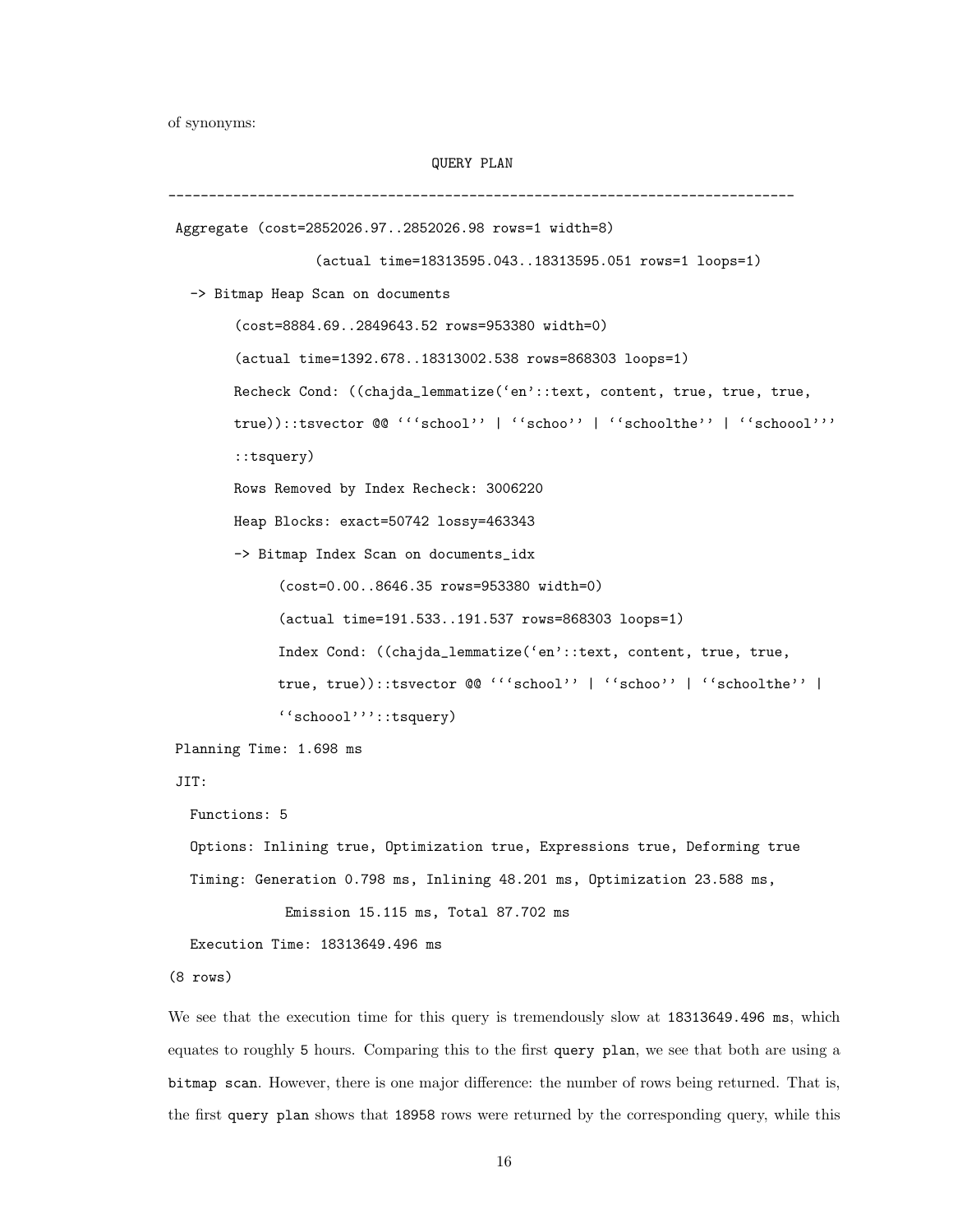second query plan shows that 868303 rows were returned. This explains why the select count(\*) query using a tsquery generated by the word school with 4 synonyms takes such a long time. That is, the bitmap scan for this query has to physically touch all of the tuples related to the query on disk, which is expensive when there are over 80000 tuples.

This means that the performance issues were directly related to the index, and not Chajda's advanced queries based on synonyms. This point is furthered demonstrated by running the select count(\*) query mentioned above using postgres' built-in to\_tsquery function to generate the tsquery on the word school. That is, running the following:

\$ docker-compose exec db psql

```
root=# explain analyze SELECT count(*) FROM documents where chajda_tsvector('en',
   content) @@ to_tsquery('school');
```
This results in the following query plan:

#### QUERY PLAN

-----------------------------------------------------------------------------

Aggregate (cost=2815764.64..2815764.65 rows=1 width=8)

(actual time=18647487.551..18647487.555 rows=1 loops=1)

-> Bitmap Heap Scan on documents

(cost=8046.12..2813588.47 rows=870467 width=0) (actual time=1604.258..18647013.085 rows=867534 loops=1) Recheck Cond: ((chajda\_lemmatize('en'::text, content, true, true, true, true))::tsvector @@ '''school'''::tsquery) Rows Removed by Index Recheck: 3006951 Heap Blocks: exact=50484 lossy=463345 -> Bitmap Index Scan on documents\_idx (cost=0.00..7828.51 rows=870467 width=0) (actual time=201.459..201.461 rows=867534 loops=1) Index Cond: ((chajda\_lemmatize('en'::text, content, true, true, true, true))::tsvector @@ '''school'''::tsquery) Planning Time: 1.978 ms

JIT: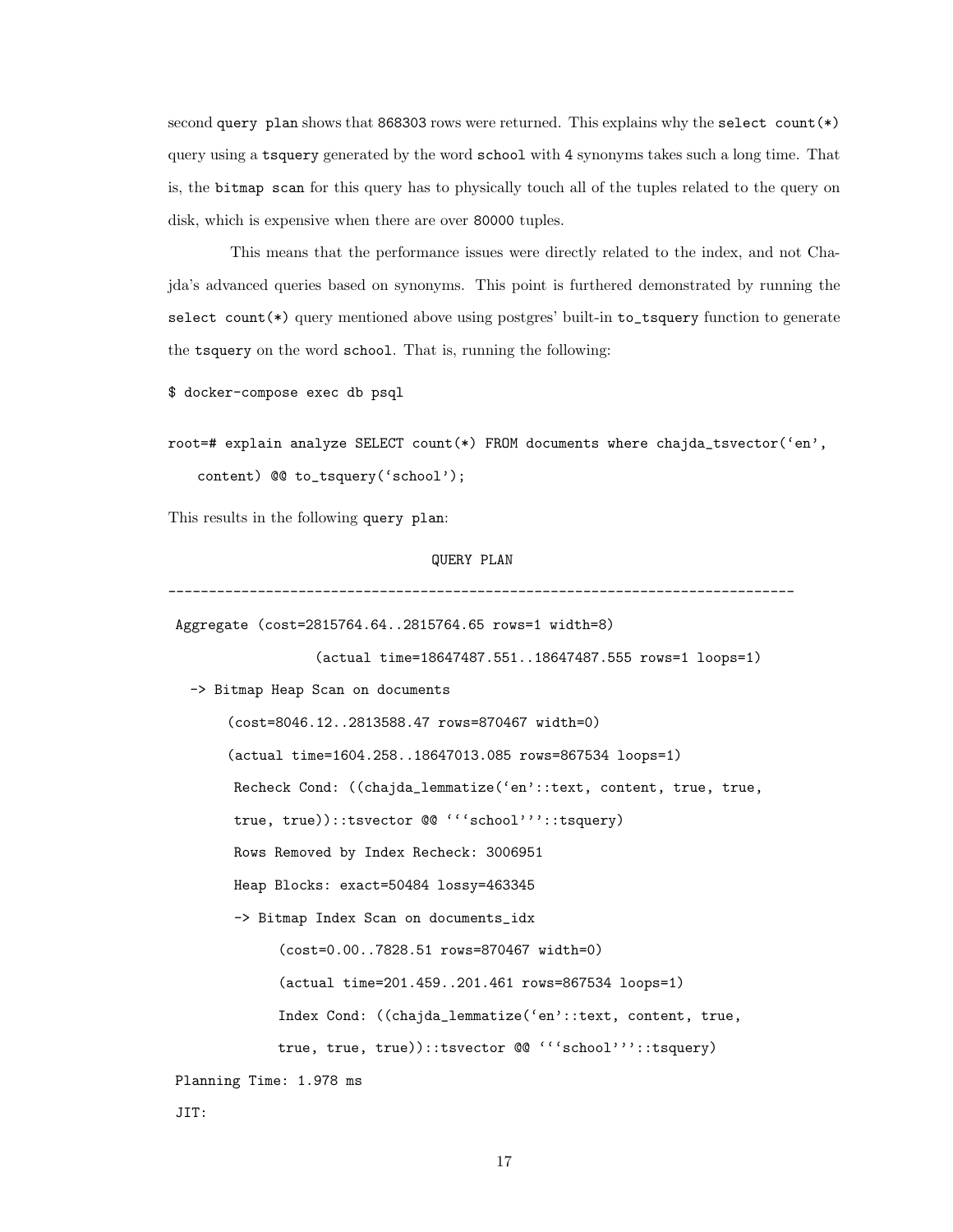Functions: 5

Options: Inlining true, Optimization true, Expressions true, Deforming true Timing: Generation 0.847 ms, Inlining 53.444 ms, Optimization 33.802 ms, Emission 18.495 ms, Total 106.588 ms

Execution Time: 18647538.022 ms

(13 rows)

We see that even when using the built-in to\_tsquery function in postgres to generate the tsquery for the word school, the execution time of the query is still tremendously slow at 18647538.022 ms because of the number of rows being returned.

The difficulty revealed by the performance tests is that some words that were included in the tests, e.g. school, returned far too many rows from the documents table to execute the select count $(*)$  query in a reasonable amount of time. A solution to this roadblock is to only select words for benchmark testing that do not appear in hundreds of thousands of Wikipedia articles.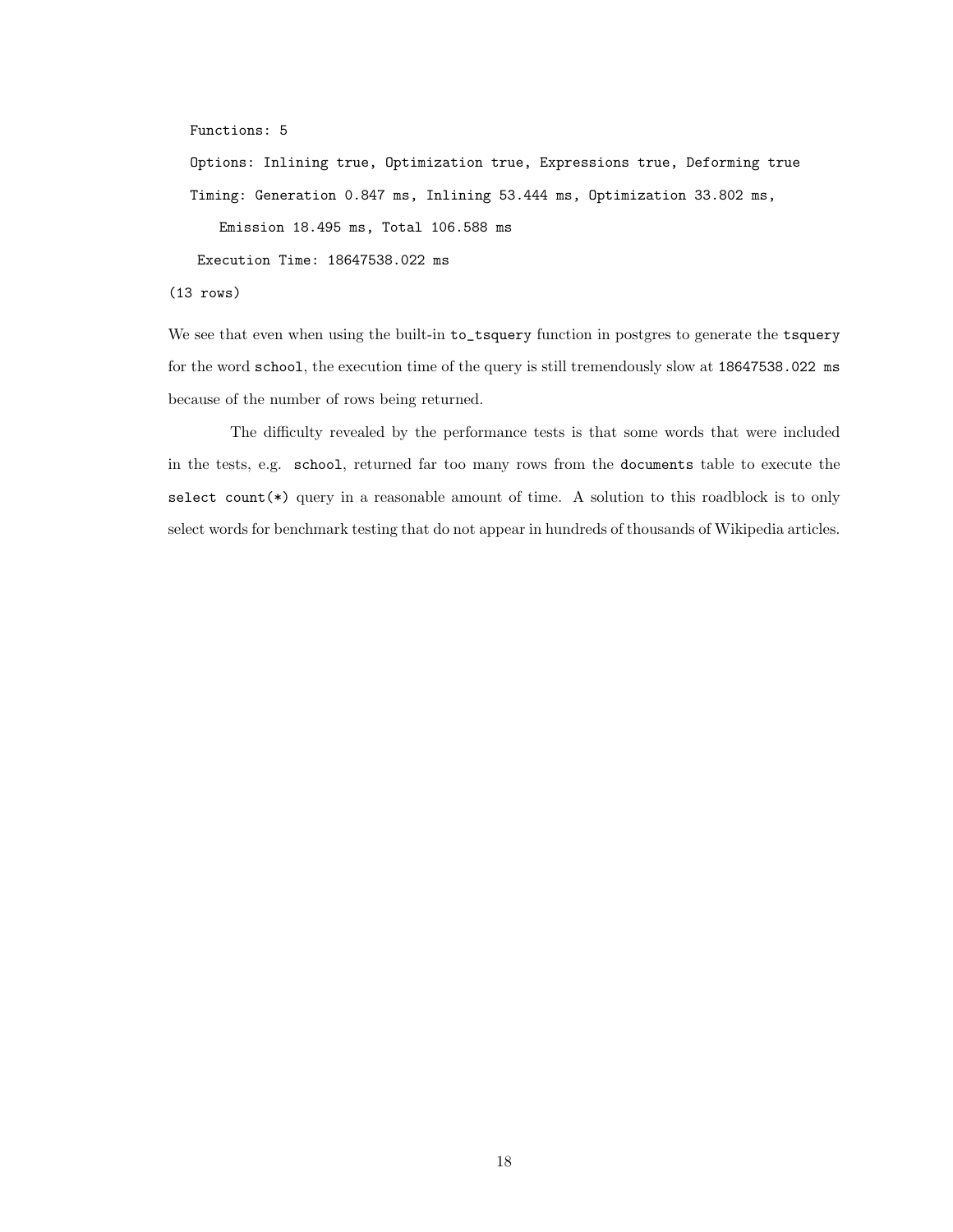## 6 Appendices

#### 6.1 Appendix A: Python Code for augments fasttext function

```
import os
import json
import fasttext
import fasttext.util
from annoy import AnnoyIndex
from collections import namedtuple
from chajda.tsvector import lemmatize, Config
from chajda.tsquery.__init__ import to_tsquery
################################################################################
# fasttext
################################################################################
# path used for storing/loading fasttext models and annoy indices
fasttext_annoy_data_path = os.path.dirname(__file__)
# dictionary whose key is a language and value is a fasttext model
fasttext models = {} {}
def load_fasttext(lang):
   \epsilon \epsilon \epsilonDownloads and loads a fasttext model for a particular language,
   storing the fasttext model object in the fasttext_models dictionary.
   Due to the size of fasttext models (>1gb), and the loading time,
   we do not load all models on program startup.
   Instead, this function is used to load them lazily as needed.
   lang: language passed from augments_fasttext
   NOTE:
   The doctest below has been commented out due to requiring more memory
   than github actions allows for.
   # >>> load_fasttext('wa') or fasttext_models['wa'] != None
   # True
   , , ,
   # suppress_stdout_stderr() is used for redirecting stdout and stderr
   # when downloading and loading fasttext models.
   # Without this, stdout and stderr from fasttext causes doctests to fail.
   with suppress_stdout_stderr():
       # fasttext downloads models to the current directory,
       # but we want to store the model in chaja/tsquery/fasttext,
       # so we change the working directory before downloading
       working\_dir = os.getcwd()os.makedirs(f"{fasttext_annoy_data_path}/fasttext", exist_ok=True)
       os.chdir(f"{fasttext_annoy_data_path}/fasttext")
       # download and load fasttext model
```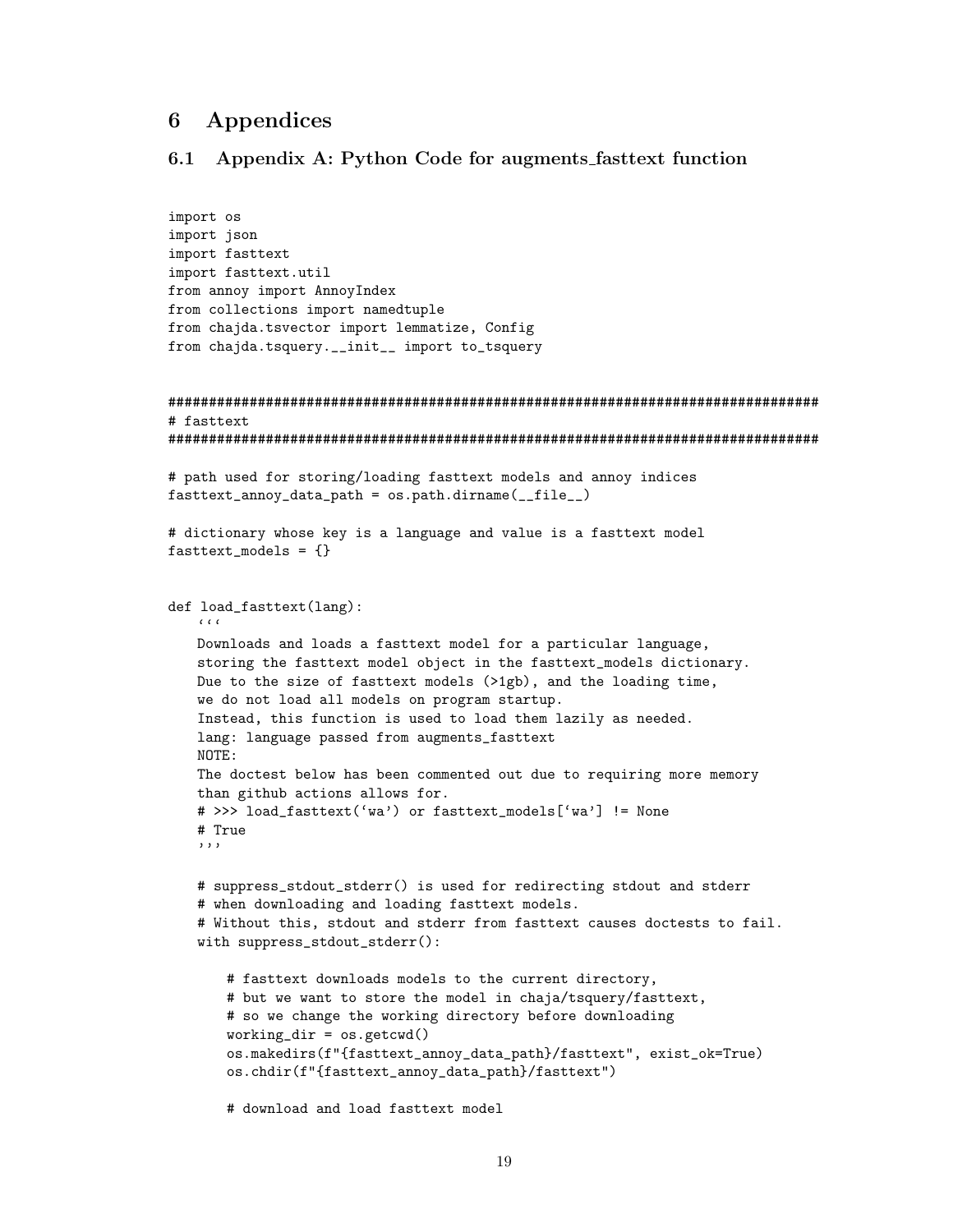```
fasttext.util.download_model(lang, if_exists='ignore')
       fasttext_models[lang] = fasttext.load_model(f"cc.{lang}.300.bin")
       # fasttext downloads cc.{lang}.300.bin.gz and then decompresses the
       # .gz file into cc.{lang}.300.bin.
       # However, we only need cc.{lang}.300.bin,
       # so we remove unneeded .gz file if exists
       if os.path.isfile(f"{fasttext_annoy_data_path}/fasttext/cc.{lang}.300.bin.gz"):
          os.remove(f"{fasttext_annoy_data_path}/fasttext/cc.{lang}.300.bin.gz")
       # change working directory back
       os.chdir(working_dir)
   # Executing fasttext's get_nearest_neighbor as well as accessing the words
   # in the fasttext model both run significantly faster after they have been
   # called once,
   # so we call them once upon loading the model to ensure most efficient runtime
   # for subsequent uses.
   fasttext_models[lang].get_nearest_neighbors('google', k=5)
   fasttext_list = []
   for word in fasttext_models[lang].get_words(on_unicode_error='replace'):
       fasttext_list.append(word)
def destroy_fasttext(lang):
   Cremoves fasttext model from disk and memory
   '''
   # remove fasttext download from disk
   if os.path.isfile(f"{fasttext_annoy_data_path}/fasttext/cc.{lang}.300.bin"):
       os.remove(f"{fasttext_annoy_data_path}/fasttext/cc.{lang}.300.bin")
   # remove fasttext model from memory
   try:
       del fasttext_models[lang]
   except KeyError:
       pass
################################################################################
# annoy
################################################################################
# stores all information needed for accessing the annoy index of a particular
# language
annoy_info = namedtuple('annoy_info', ['index','pos_for_word','word_at_pos'])
# dictionary with keys of language and values of annoy_info
annoy\_indices = \{\}# dictionaries for storing fasttext model words, and their corresponding indices;
# fasttext_pos_for_word stores fasttext words as keys, and corresponding indices
# as values;
```

```
20
```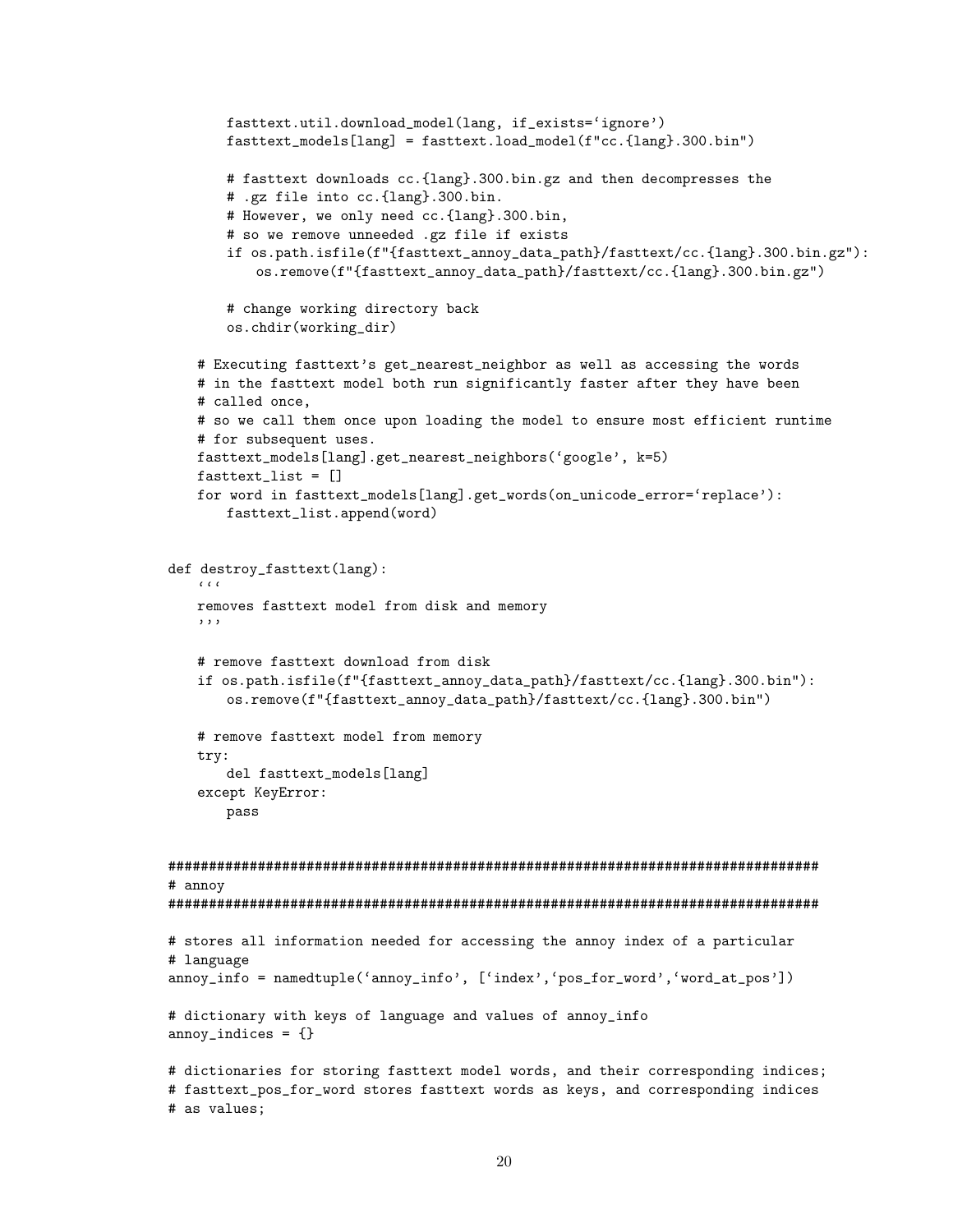```
# fasttext_word_at_pos stores fasttext word indices as keys, and corresponding
# words as values;
# both dictionaries are populated by the load_annoy_index function,
# and subsequently written to json files
# NOTE:
# these dictionaries are necessary for using annoy for nearest neighbor query
# after removing fasttext download
fasttext_pos_for_word = {}
fasttext_words = {}def load_annoy(lang, word='google', n=5, seed=22, run_destroy_fasttext = True):
   c \cdot cChecks whether an annoy index has already been created for a specified language.
   Populates an annoy index with vectors from the fasttext model that corresponds
   to that language, builds the index, saves it to disk.
   The annoy index is stored in the annoy dictionary.
   lang: language passed from augments_fasttext
   NOTE:
   The doctest below has been commented out due to requiring more memory
   than github actions allows for.
   # >>> load_annoy('wa') or annoy_indices['wa'] != None
   # True
   '''
   # create annoy index if not already created
   try:
       annoy_indices[lang]
   except KeyError:
       # download fasttext model if not already downloaded
       try:
          fasttext_models[lang]
       except KeyError:
          load_fasttext(lang)
       # create annoy directory if needed
       os.makedirs(f"{fasttext_annoy_data_path}/annoy", exist_ok=True)
       index = AnnoyIndex(300, 'angular')
       # populate fasttext_pos_for_word and fasttext_word_at_pos with words from
       # fasttext model dictionary, as well as indices for each word
       i=0for word in fasttext_models[lang].get_words(on_unicode_error='replace'):
          fasttext_pos_for_word[word] = i
          fasttext_word_at_pos[i] = word
          i += 1
       # write fasttext_pos_for_word to json file
       with open(
          f"{fasttext_annoy_data_path}/annoy/fasttext_pos_for_word_{lang}_lookup.json",
          "w") as outfile:
              json.dump(fasttext_pos_for_word, outfile)
       # write fasttext_word_at_pos to json file
```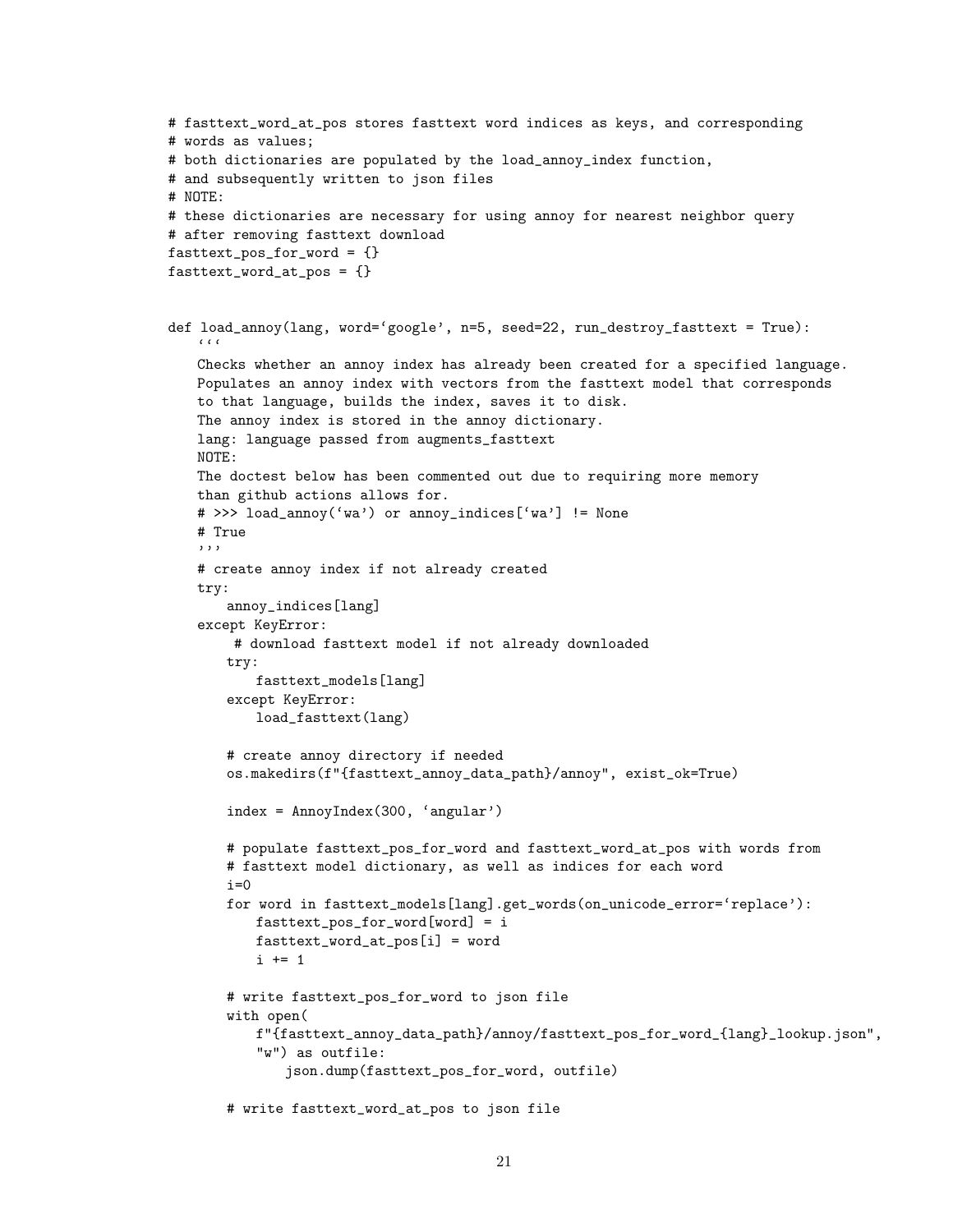```
with open(
   f"{fasttext_annoy_data_path}/annoy/fasttext_word_at_pos_{lang}_lookup.json",
   "w") as outfile:
       json.dump(fasttext_word_at_pos, outfile)
json_pos_for_word = open(
   f"{fasttext_annoy_data_path}/annoy/fasttext_pos_for_word_{lang}_lookup.json",
    "r")
pos_for_word = json.load(json_pos_for_word)
json_word_at_pos = open(
   f"{fasttext_annoy_data_path}/annoy/fasttext_word_at_pos_{lang}_lookup.json",
   "r")
word_at_pos = json.load(json_word_at_pos)
annoy_indices[lang] = annoy_info(index, pos_for_word, word_at_pos)
# if annoy index has not been saved for this language yet,
# populate annoy index with vectors from corresponding fasttext model
try:
   annoy_indices[lang].index
       .load(f"{fasttext_annoy_data_path}/annoy/{lang}{seed}.ann")
# OSError occurs if index is not already saved to disk
except OSError:
   # download fasttext model if not already downloaded
   try:
       fasttext_models[lang]
   except KeyError:
       load_fasttext(lang)
   # The annoy library uses a random number genertor when building up
   # the trees for an Annoy Index.
   # In order to ensure that the output is deterministic, we specify the seed
   # value for the random number generator.
   annoy_indices[lang].index.set_seed(seed)
   # Populate annoy index with vectors from corresponding fasttext model
   i = 0for j in fasttext_models[lang].get_words(on_unicode_error='replace'):
       v = fasttext_models[lang][j]
       annoy_indices[lang].index.add_item(i,v)
       i += 1
   # build the trees for the index
   annoy_indices[lang].index.build(10)
   # save the index to annoy directory
   annoy_indices[lang].index
       .save(f"{fasttext_annoy_data_path}/annoy/{lang}{seed}.ann")
   # remove fasttext model from disk and memory
   if run_destroy_fasttext:
```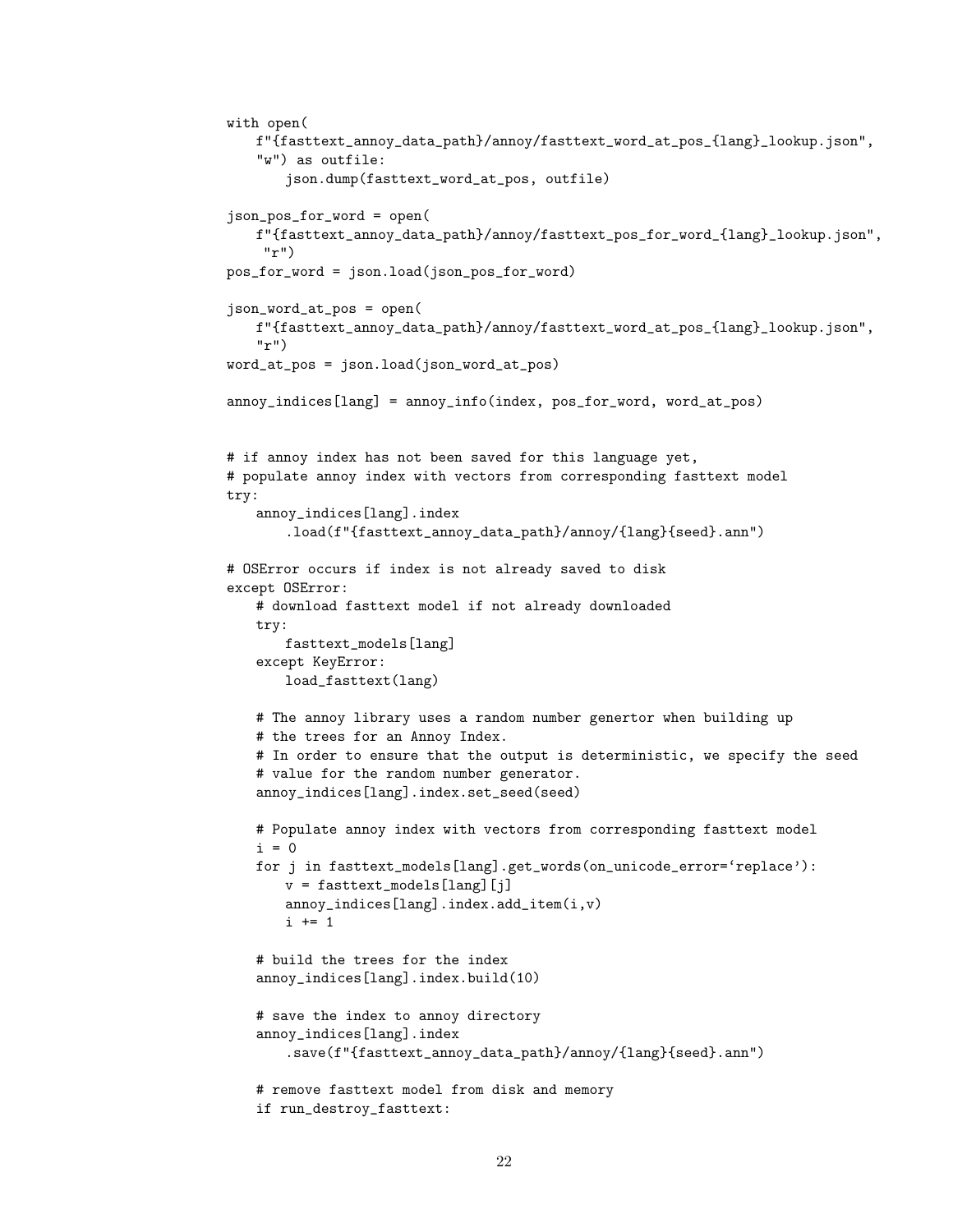```
destroy_fasttext(lang)
def destroy_annoy(lang, seed=22):
   \epsilon \epsilon \epsilonremoves annoy index from disk and memory
   '''
   # remove annoy index from disk
   if os.path.isfile(f"{fasttext_annoy_data_path}/annoy/{lang}{seed}.ann"):
       os.remove(f"{fasttext_annoy_data_path}/annoy/{lang}{seed}.ann")
   # remove annoy index from memory
   try:
       del annoy_indices[lang]
   except KeyError:
       pass
   # remove json files from disk and memory
   if os.path.isfile(
       f"{fasttext_annoy_data_path}/annoy/fasttext_pos_for_word_{lang}_lookup.json"):
           os.remove(f"{fasttext_annoy_data_path}/annoy/
               fasttext_pos_for_word_{lang}_lookup.json")
   try:
       del annoy_indices[lang].pos_for_word
   except KeyError:
       pass
   if os.path.isfile(
       f"{fasttext_annoy_data_path}/annoy/fasttext_word_at_pos_{lang}_lookup.json"):
           os.remove(f"{fasttext_annoy_data_path}/annoy/
               fasttext_word_at_pos_{lang}_lookup.json")
   try:
       del annoy_indices[lang].word_at_index
   except KeyError:
       pass
def augments_fasttext(lang, word, config=Config(), n=5, annoy=True):
   \epsilon \epsilonReturns n words that are "similar" to the input word in the target language.
   These words can be used to augment a search with the Query class.
   This function will default to using the annoy library to get the nearest neighbors.
   >>> to_tsquery('en', 'baby boy', augment_with=lambda lang,word,config:
       augments_fasttext(lang,word,config,5,False))
   '(baby:A | newborn:B | infant:B) & (boy:A | girl:B | boyhe:B | boyit:B)'
   >>> to_tsquery('en', '"baby boy"', augment_with=lambda lang, word, config:
       augments_fasttext(lang,word,config,5,False))
    'baby:A <1> boy:A'
```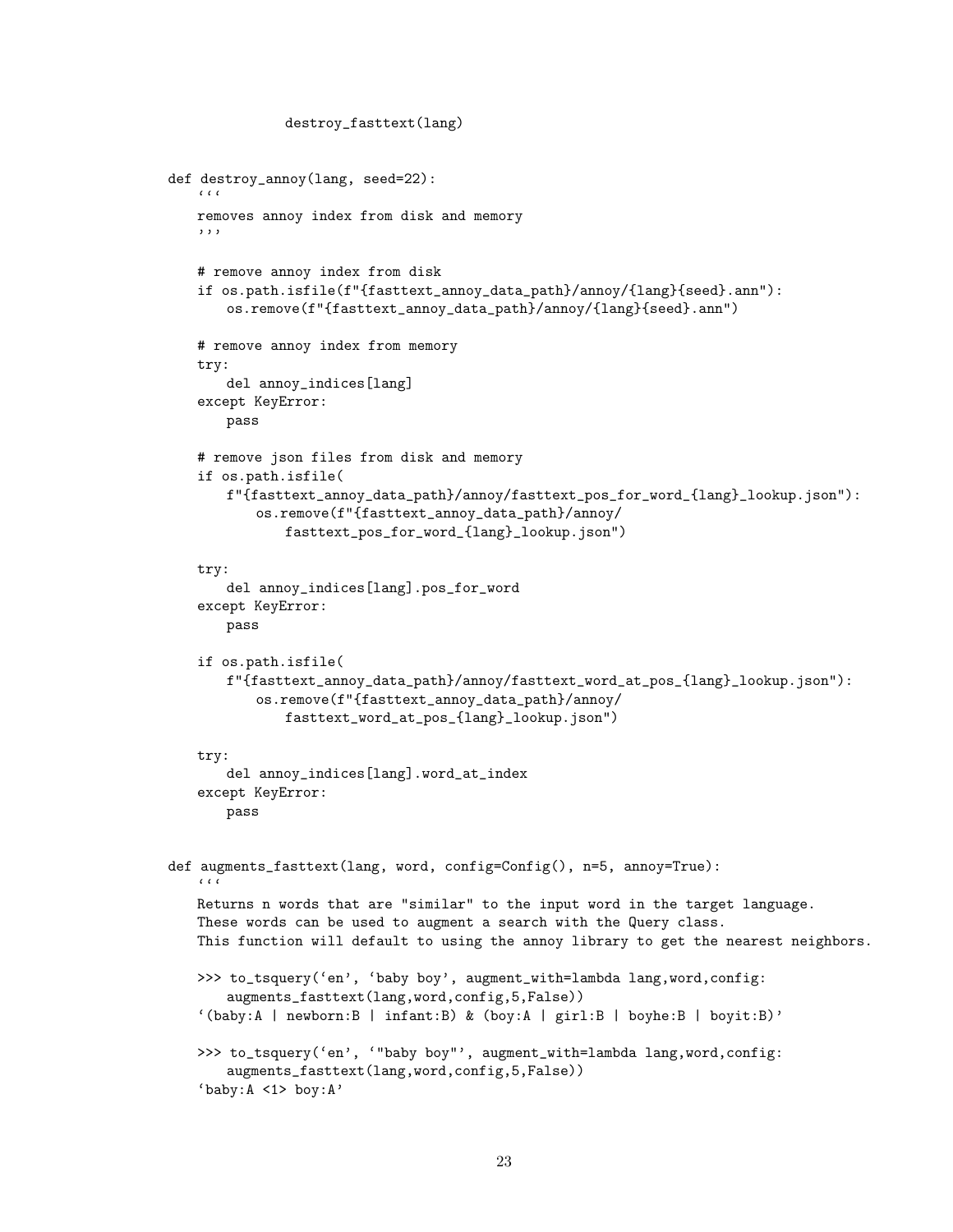```
>>> to_tsquery('en', '"baby boy" (school | home) !weapon', augment_with=
   lambda lang,word,config: augments_fasttext(lang,word,config,5,False))
'(baby:A \le 1) boy:A) & ((school:A \ | \ school:B \ | \ schoolthe:B \ | \ school:B \ |kindergarten:B) | (home:A | house:B | homethe:B | homewhen:B |
    homethis:B)) & !(weapon:A | weaponthe:B | weopon:B)'
>>> augments_fasttext('en','weapon', n=5, annoy=False)
['weaponthe', 'weopon']
>>> augments_fasttext('en','king', n=5, annoy=False)
['queen', 'kingthe']
NOTE:
Populating an AnnoyIndex with vectors from a major language fasttext model,
e.g. English, requires more memory than github actions allows for.
Therefore, the doctests involving the annoy library have been commented out below.
# >>> augments_fasttext('en','weapon', n=5)
# ['nonweapon', 'loadout', 'dualwield', 'autogun']
# >>> augments_fasttext('en','king', n=5)
# ['kingthe', 'kingly']
NOTE:
Due to the size of fasttext models (>1gb),
testing multiple languages in the doctest requires more space than github actions
allows for.
For this reason, tests involving languages other than English have been
commented out below.
# >>> augments_fasttext('es','escuela', n=5)
# ['escuelala', 'academia', 'universidad', 'laescuela']
'''
# augments_fasttext defaults to using the annoy library to find nearest neighbors,
# if annoy==False is passed into the function, then the fasttext library will be used.
if annoy:
   # populate and load AnnoyIndex with vectors from fasttext model if not
   # already populated
   load_annoy(lang)
   # find the most similar words using annoy library
   n_nearest_neighbor_indices =
       annoy_indices[lang].index.get_nns_by_item(
       annoy_indices[lang].pos_for_word[word], n)
   n_nearest_neighbors =
       [ annoy_indices[lang].word_at_pos[str(i)] for i in n_nearest_neighbor_indices ]
   words = ' '.join([ word for word in n_nearest_neighbors ])
else:
   # download fasttext model if not already downloaded
   try:
```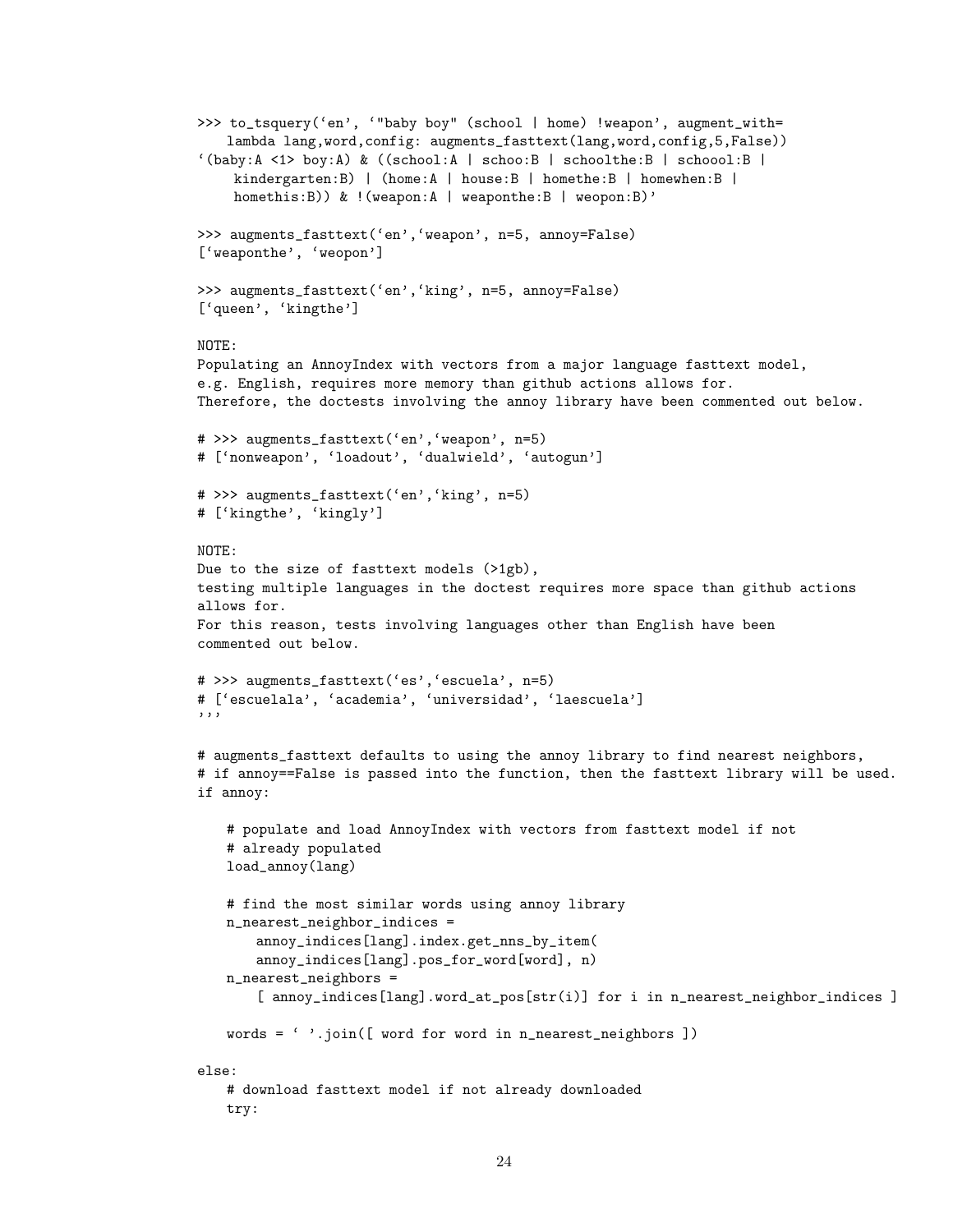```
fasttext_models[lang]
       except KeyError:
           load_fasttext(lang)
       # find the most similar words using fasttext library
       topn = fasttext_models[lang].get_nearest_neighbors(word, k=n)
       words = \lq \lq \lq \lq \lq \lq \lq \lq \lq \lq \lq \lq \lq \lq \lq \lq \lq \lq \lq \lq \lq \lq \lq \lq \lq \lq \lq \lq \lq \lq \lq \lq \lq \lq \lq \l# lemmatize the results so that they'll be in the search document's vocabulary
   words = lemmatize(lang, words, add_positions=False, config=config).split()
   words = list(filter(lambda w: len(w)>1 and w != word, words))[:n]
   return words
# The following imports as well as suppress_stdout_stderr() are taken from stackoverflow:
# stackoverflow.com/questions/11130156/suppress-stdout-stderr-print-from-python-functions
# In this project, suppress_stdout_stderr() is used for redirecting stdout
# and stderr when downloading gensim and fasttext models.
# Without this, the doctests fail due to stdout and stderr from fasttext model downloads.
from contextlib import contextmanager,redirect_stderr,redirect_stdout
from os import devnull
@contextmanager
```

```
def suppress_stdout_stderr():
   """Context manager that redirects stdout and stderr to devnull"""
   with open(devnull, 'w') as fnull:
       with redirect_stderr(fnull) as err, redirect_stdout(fnull) as out:
          yield (err, out)
```
#### 6.2 Appendix B: Python Script that runs Benchmark Testing

#!/usr/bin/python3 import psycopg2 from psycopg2 import Error import os import pytest from chajda.tsvector import lemmatize from chajda.tsquery.\_\_init\_\_ import to\_tsquery from chajda.tsquery.augments import load\_fasttext, destroy\_fasttext, load\_annoy, destroy\_annoy, augments\_fasttext

```
#######################################
# GLOBAL VARIABLE(s)
#######################################
# n values to be parametrized
nval = [2, 4, 8, 16, 32]
```

```
#######################################
# HELPER FUNCTIONS
```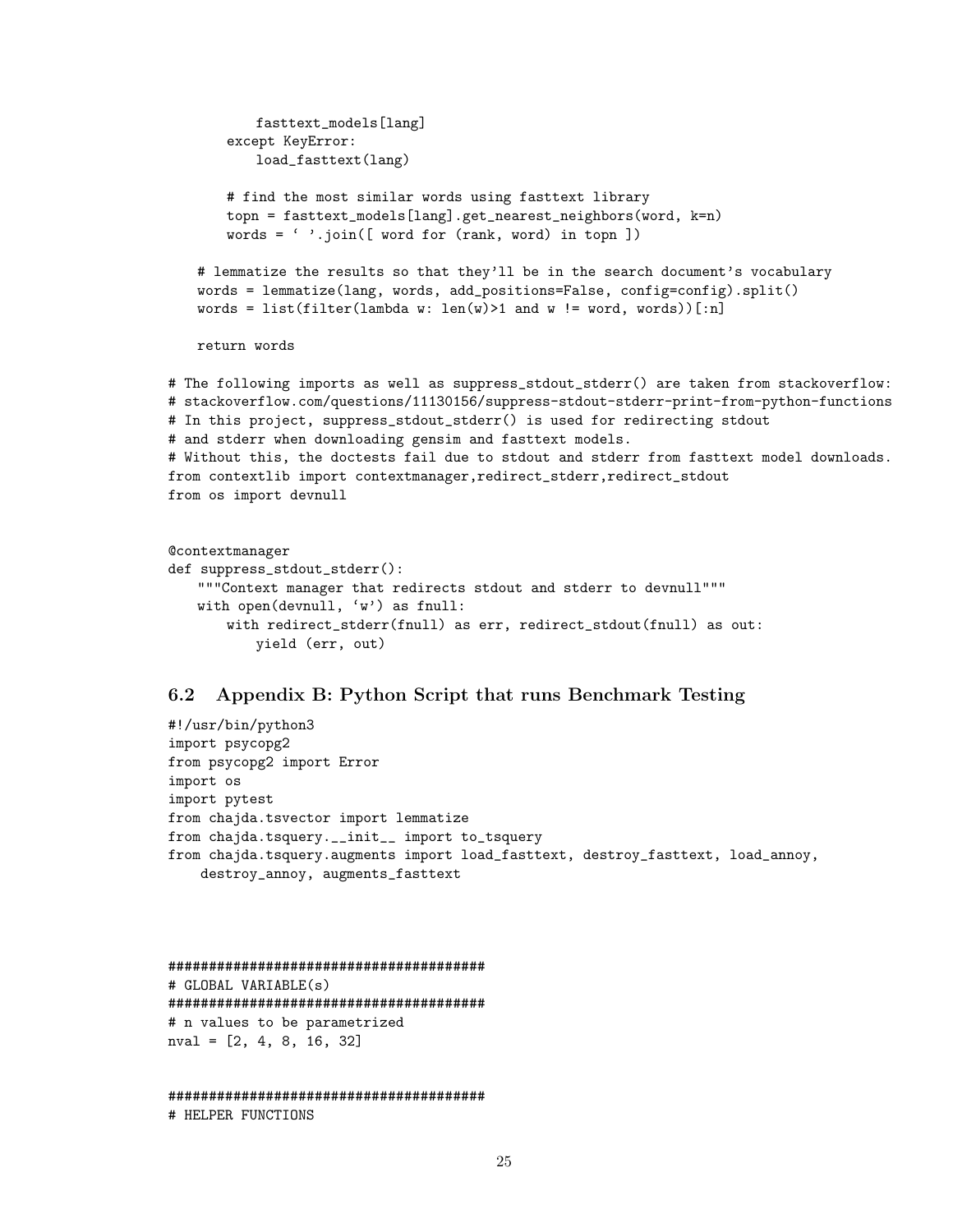#### #######################################

```
def execute_query_nval(cursor, tsq, lang):
    cursor.execute(f"SELECT count(*) FROM documents WHERE chajda_tsvector(
        '{lang}', content) @@ CAST('{tsq}' AS tsquery);")
    return cursor.fetchone()
def execute_query_nval_tsvector_preloaded(cursor, tsq):
    cursor.execute(f"SELECT count(*) FROM documents WHERE tsvector_col
        @@ CAST('{tsq}' AS tsquery);")
    return cursor.fetchone()
#######################################
# PYTEST FIXTURES
#######################################
@pytest.fixture(scope='module', params=nval)
def req_param(request):
   return request.param
@pytest.fixture(scope='module')
def setup_teardown(req_param, pytestconfig):
    param = req_param
    lang = pytestconfig.getoption("lang")
    # setup: preloading fasttext model before all tests
    if param == nval[0]:print('running setup')
        load_fasttext(lang)
    # connect to db
    connection = psycopg2.connect(database="root", user="root", password="pass")
    cursor = connection.cursor()
   test_info = {'cursor':cursor, 'lang':lang, 'param':param}
    # running test
    yield test_info
    # teardown after all tests are completed
    if param == nval[-1]:
        print('running teardown')
        destroy_fasttext(lang)
#######################################
# TESTS
#######################################
def test_query_nval_fasttext(setup_teardown, benchmark, queryword):
    tsq = to_tsquery(setup_teardown['lang'], queryword, augment_with=lambda
        lang,word,config: augments_fasttext(lang,word,config,setup_teardown['param'],
        False),weight=False)
```
benchmark(execute\_query\_nval, setup\_teardown['cursor'], tsq, setup\_teardown['lang'])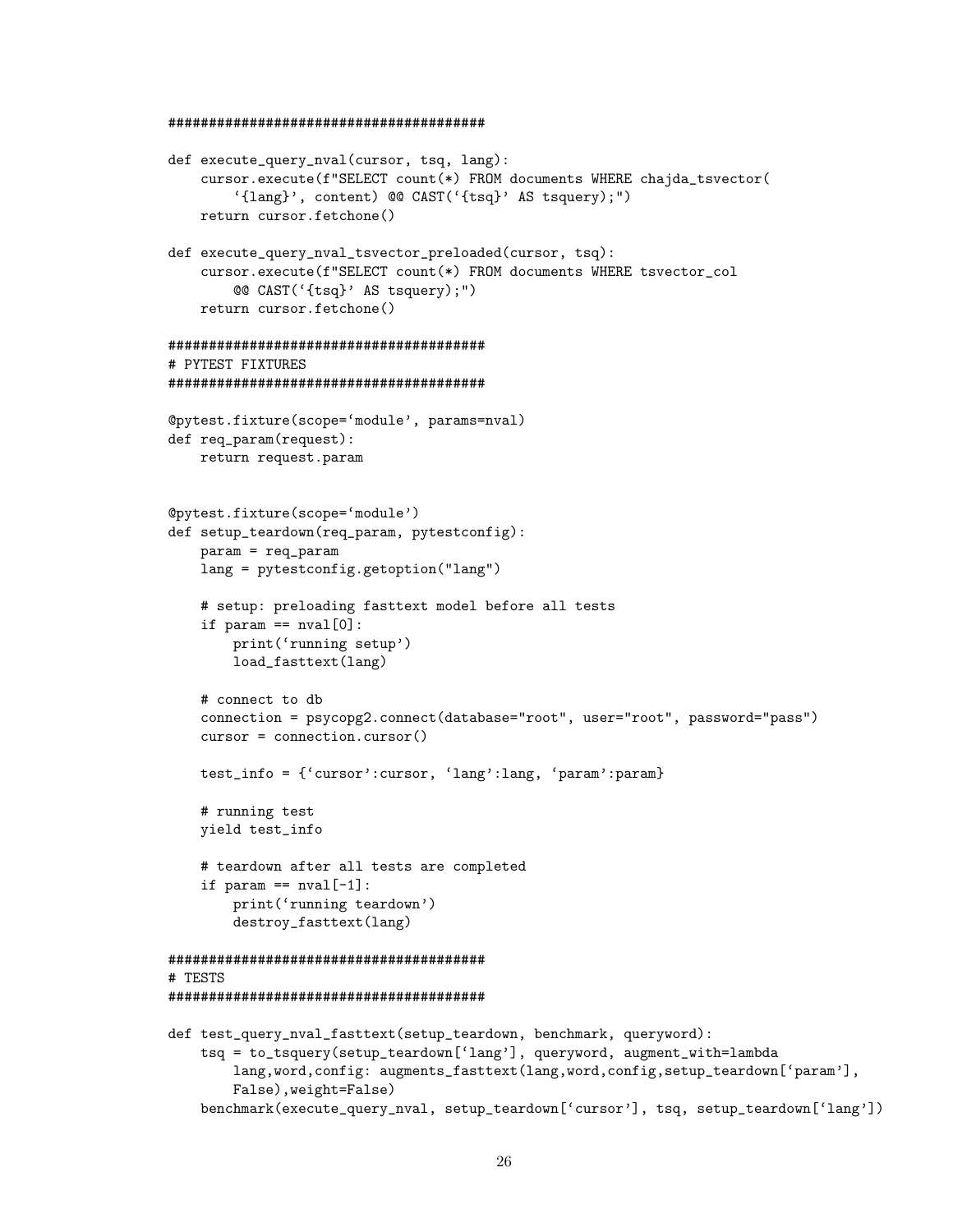- def test\_query\_nval\_tsvector\_preloaded\_fasttext(setup\_teardown, benchmark, queryword): tsq = to\_tsquery(setup\_teardown['lang'], queryword, augment\_with=lambda lang,word,config: augments\_fasttext(lang,word,config,setup\_teardown['param'], False),weight=False) benchmark(execute\_query\_nval\_tsvector\_preloaded, setup\_teardown['cursor'], tsq)
- def test\_query\_nval\_annoy(setup\_teardown, benchmark, queryword): tsq = to\_tsquery(setup\_teardown['lang'], queryword, augment\_with=lambda lang,word,config: augments\_fasttext(lang,word,config,setup\_teardown['param'], True),weight=False) benchmark(execute\_query\_nval, setup\_teardown['cursor'], tsq, setup\_teardown['lang'])
- def test\_query\_nval\_tsvector\_preloaded\_annoy(setup\_teardown, benchmark, queryword): tsq = to\_tsquery(setup\_teardown['lang'], queryword, augment\_with=lambda lang,word,config: augments\_fasttext(lang,word,config,setup\_teardown['param'], True),weight=False) benchmark(execute\_query\_nval\_tsvector\_preloaded, setup\_teardown['cursor'], tsq)
- 6.3 Appendix C: Bash Script that Loads Data into Postgres and Runs the Testing Script shown in Appendix B

```
#!/bin/bash
```

```
if [ $# -eq 0 ];
then
  lang="en"
else
  lang=$1
fi
echo 'lang = ' $lang
# check if json file exists for wiki data dump
if [ -f "/data/Sogou-QCL/wiki/json/wiki_${lang}" ];
then
    echo "file exists"
else
    echo "file does not exist"
    echo "running wget"
    # download wiki data dump
    wget "http://download.wikimedia.org/${lang}wiki/latest
        /${lang}wiki-latest-pages-articles.xml.bz2" -P "/data/Sogou-QCL/wiki/"
    # use wikiextractor to clean the wiki data dump
    python3 -m wikiextractor.WikiExtractor -o "/data/Sogou-QCL/wiki/extracted_${lang}"
        --json "/data/Sogou-QCL/wiki/${lang}wiki-latest-pages-articles.xml.bz2"
    # concatenate all json files returned by wikiextractor into one file
    cat --squeeze-blank /data/Sogou-QCL/wiki/extracted_${lang}/*/* >
        /data/Sogou-QCL/wiki/json/wiki_${lang}
```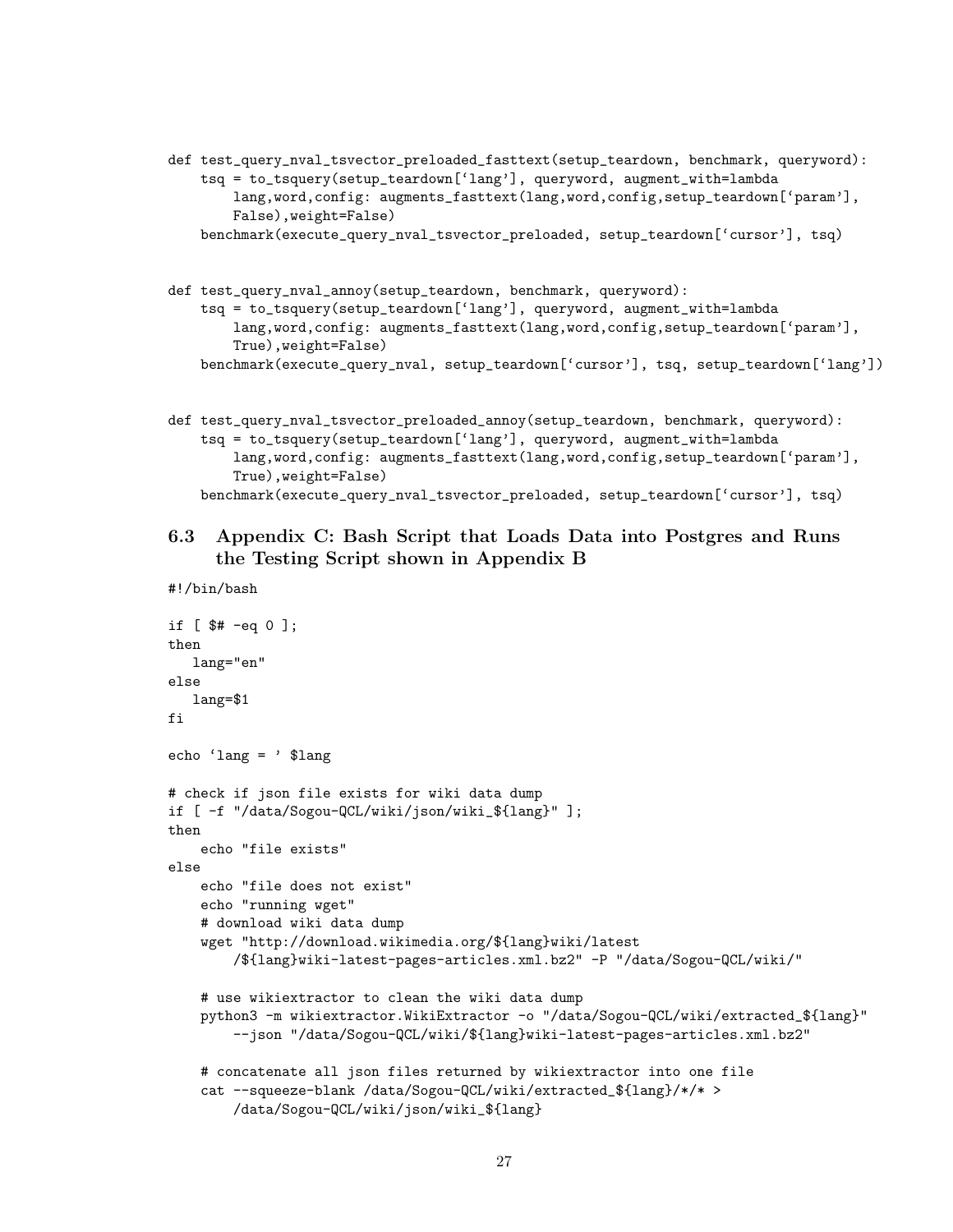```
# run docker-compose as a daemon to build the container
docker-compose up --detach
# wait until postgres is up and running
until docker-compose exec -T db psql -U "root" -d "root" -c '\q'; do
 >&2 echo "Postgres is unavailable - sleeping"
 sleep 1
done
>&2 echo "Postgres is up - executing command"
# run the sql file that creates the table
docker-compose exec -T db psql -U root -d root -c "\i /tmp/chajda/bench/schema.sql"
# generate csv file containing id, title, content from wiki data dump
docker-compose exec -T db python3 bench/parse.py "$lang"
# populate the sql table using csv file
docker-compose exec -T db psql -U root -d root -c "COPY documents(doc_id, title,
    content) FROM '/tmp/data/csv/wiki_${lang}' DELIMITERS ',' CSV HEADER"
# add fourth column that will consist of chajda_tsvector(lang, content)
docker-compose exec -T db psql -U root -d root -c "ALTER TABLE documents ADD
    tsvector_col tsvector DEFAULT NULL;"
# populate the fourth column with chajda_tsvector(lang, content)
docker-compose exec -T db psql -U root -d root -c "UPDATE documents SET
    tsvector_col = chajda_tsvector('${lang}', content);"
# create index for chajda_tsvector
docker-compose exec -T db psql -U root -d root -c "CREATE INDEX documents_idx
    ON documents USING GIN(chajda_tsvector('${lang}',content));"
# create index for tsvector_col
docker-compose exec -T db psql -U root -d root -c "CREATE INDEX
    ON documents USING GIN(tsvector_col);"
# analyze to generate stats in order to influence which algorithm
# postgres implements for queries
docker-compose exec -T db psql -U root -d root -c "ANALYZE documents;"
# install psycopg2
docker-compose exec -T db pip3 install psycopg2
```
fi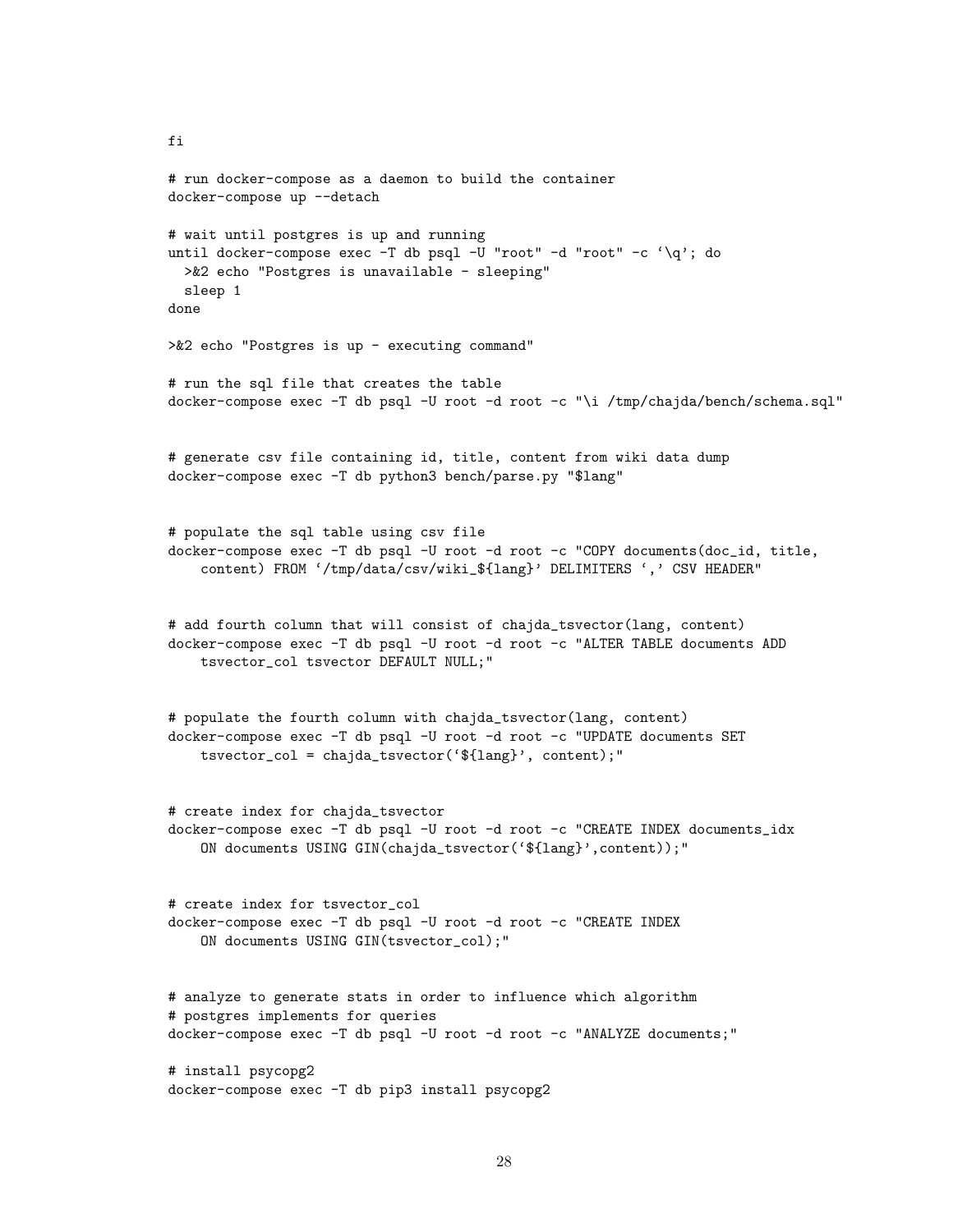```
# install pytest-postgresql
docker-compose exec -T db pip3 install pytest-postgresql
# run pytest benchmarks
docker-compose exec -T db python3 -m pytest bench/python_script2.py
```

```
--benchmark-json=benchmark_results/${lang}.json --lang ${lang} -s
```
docker-compose down